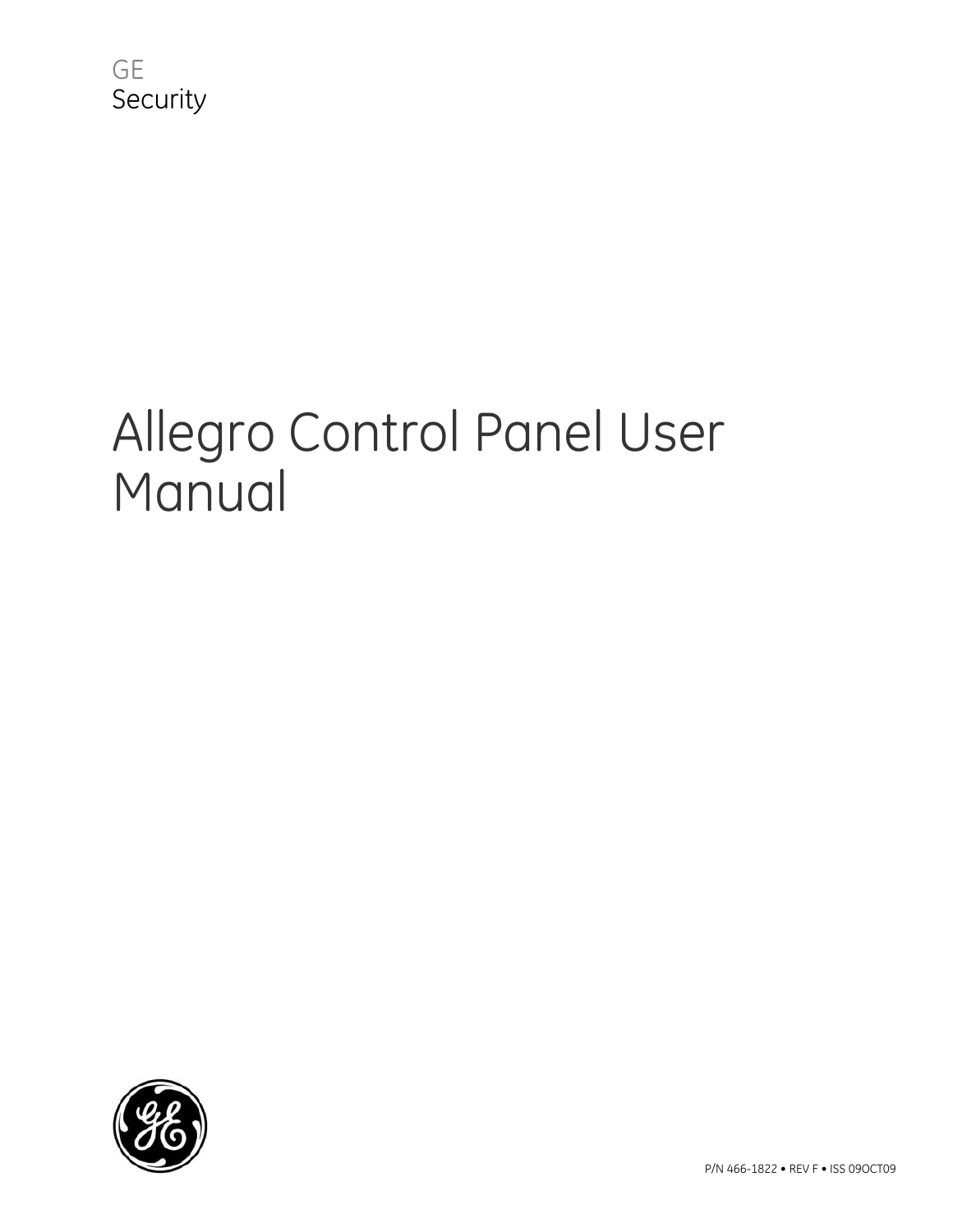| Copyright                     | © 2009 GE Security, Inc.                                                                                                                                                                                                                                                                                                                                                                                                                                                                   |
|-------------------------------|--------------------------------------------------------------------------------------------------------------------------------------------------------------------------------------------------------------------------------------------------------------------------------------------------------------------------------------------------------------------------------------------------------------------------------------------------------------------------------------------|
|                               | This document may not be copied in whole or in part or otherwise reproduced without prior<br>written consent from GE Security, Inc., except where specifically permitted under US and<br>international copyright law.                                                                                                                                                                                                                                                                      |
| <b>Disclaimer</b>             | The information in this document is subject to change without notice. GE Security, Inc.<br>("GE Security") assumes no responsibility for inaccuracies or omissions and specifically disclaims<br>any liabilities, losses, or risks, personal or otherwise, incurred as a consequence, directly or<br>indirectly, of the use or application of any of the contents of this document. For the latest<br>documentation, contact your local supplier or visit us online at www.gesecurity.com. |
|                               | This publication may contain examples of screen captures and reports used in daily operations.<br>Examples may include fictitious names of individuals and companies. Any similarity to names<br>and addresses of actual businesses or persons is entirely coincidental.                                                                                                                                                                                                                   |
| <b>Trademarks and patents</b> | GE and the GE monogram are trademarks of General Electric Company.                                                                                                                                                                                                                                                                                                                                                                                                                         |
|                               | Other trade names used in this document may be trademarks or registered trademarks of the<br>manufacturers or vendors of the respective products.                                                                                                                                                                                                                                                                                                                                          |
| Intended use                  | Use this product only for the purpose it was designed for; refer to the data sheet and user<br>documentation for details. For the latest product information, contact your local supplier or visit<br>us online at www.gesecurity.com.                                                                                                                                                                                                                                                     |
| <b>FCC</b> compliance         | This equipment has been tested and found to comply with the limits for a Class B digital device,<br>pursuant to part 15 of the FCC Rules. These limits are designed to provide reasonable protection<br>against interference in a residential environment.                                                                                                                                                                                                                                 |
|                               | This equipment generates, uses, and can radiate radio frequency energy and, if not installed<br>and used in accordance with the instrucitons, may cause harmful interference to radio<br>communications. However, there is no guarantee that interference will not occur in a particular<br>installation.                                                                                                                                                                                  |
|                               | If this equipment does cause harmful interference to radio or television reception, which can be<br>determined by turning the equipment off and on, the user is encouraged to try to correct the<br>interference by one or more of the following measures:                                                                                                                                                                                                                                 |
|                               | Reorient or relocate the receiving antenna.                                                                                                                                                                                                                                                                                                                                                                                                                                                |
|                               | Increase the separation between the equipemnt and receiver.                                                                                                                                                                                                                                                                                                                                                                                                                                |
|                               | Connect the affected equipment and the panel receiver to separate outlets, on<br>different branch circuits.                                                                                                                                                                                                                                                                                                                                                                                |
|                               | Consult the dealer or an experienced radio/TV technician for help.                                                                                                                                                                                                                                                                                                                                                                                                                         |
|                               | FCC part 15 ID: B47-785B-ALGRO                                                                                                                                                                                                                                                                                                                                                                                                                                                             |
|                               | IC: 867A-785ALGRO                                                                                                                                                                                                                                                                                                                                                                                                                                                                          |
| <b>Contact information</b>    | For contact information see our Web site: www.gesecurity.com.                                                                                                                                                                                                                                                                                                                                                                                                                              |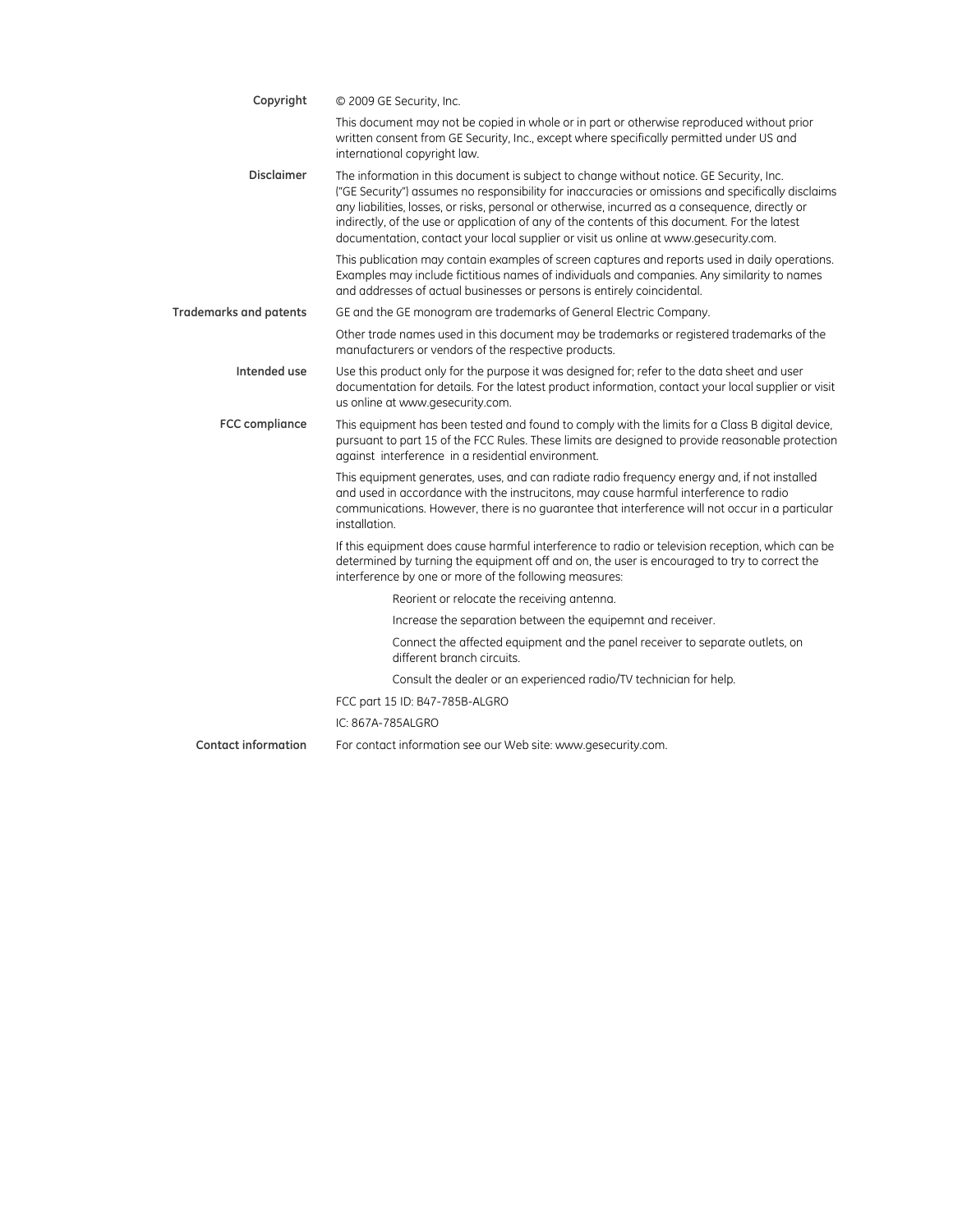## **Content**

#### **[Introduction to Allegro 1](#page-4-0)**

[System components 1](#page-4-0) [Communicating with the panel 2](#page-5-0) [Cleaning the panel 4](#page-7-0)

#### **[Alarms 5](#page-8-0)**

[Siren time-out 5](#page-8-0) [Preventing accidental alarms 5](#page-8-0) [Panic alarms 7](#page-10-0)

#### **[Basic operating commands 8](#page-11-0)**

## **[Arming and disarming your system 9](#page-12-0)**

[Arming level 1 9](#page-12-0) [Arming level 2 10](#page-13-0) [Arming level 3 11](#page-14-0)

#### **[Arming options 12](#page-15-0)**

[Quick arm 12](#page-15-0) [Keychain touchpad arming 12](#page-15-0) [Quick exit 12](#page-15-0) [Chime feature 13](#page-16-0) [Exit delay time 13](#page-16-0) [Entry delay time 13](#page-16-0) [Silent extension 14](#page-17-0) [No delay 14](#page-17-0) [Auto stay arm 15](#page-18-0) [Bypassing sensors 15](#page-18-0)

#### **[Programming 18](#page-21-0)**

[User access codes 18](#page-21-0) [Setting the time 19](#page-22-0) [Adjusting the panel beep volume 19](#page-22-0) [Version 20](#page-23-0) [Exiting user programming mode 20](#page-23-0)

**[Testing 21](#page-24-0)** [Automatic tests 21](#page-24-0) [Manual tests 21](#page-24-0) [Testing central station communication 23](#page-26-0)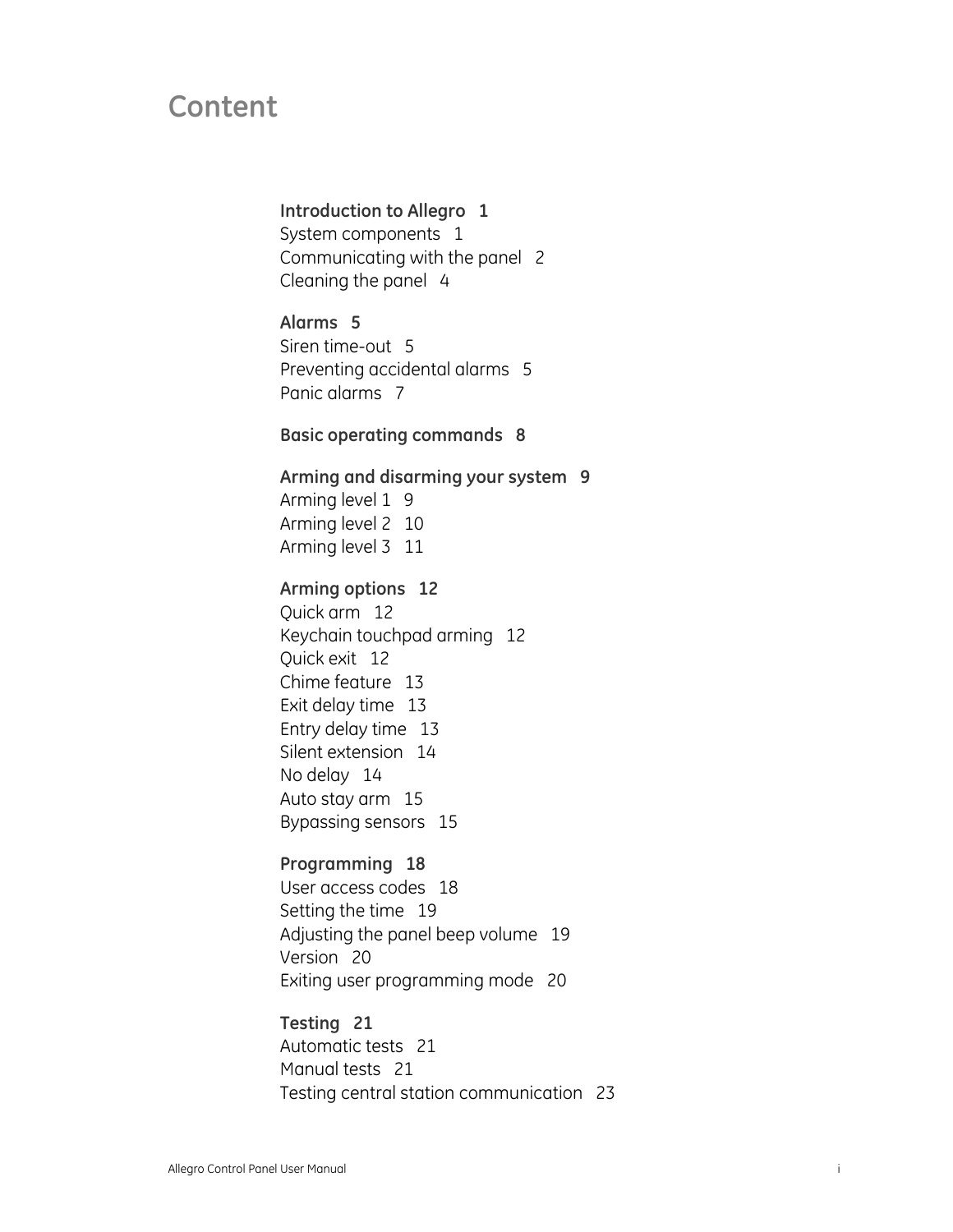#### **[Troubleshooting 24](#page-27-0)**

#### **[Reference tables 26](#page-29-0)**

[System information 26](#page-29-0) [User codes 26](#page-29-0) [Keychain touchpads 26](#page-29-0) [Accidental smoke and fire alarm 26](#page-29-0) [Dialer delay 27](#page-30-0) [Entry and exit delay time 27](#page-30-0) [Automatic phone test 27](#page-30-0) [System options 28](#page-31-0) [Sensor log 29](#page-32-0) [If the power goes out 29](#page-32-0) [Conditions, displays, and sounds 29](#page-32-0) [Siren 32](#page-35-0) [Trouble beeps 33](#page-36-0)

#### **[Emergency planning 34](#page-37-0)**

[Your floor plan 34](#page-37-0) [Alarm system limitations 34](#page-37-0) [If your system needs service 35](#page-38-0)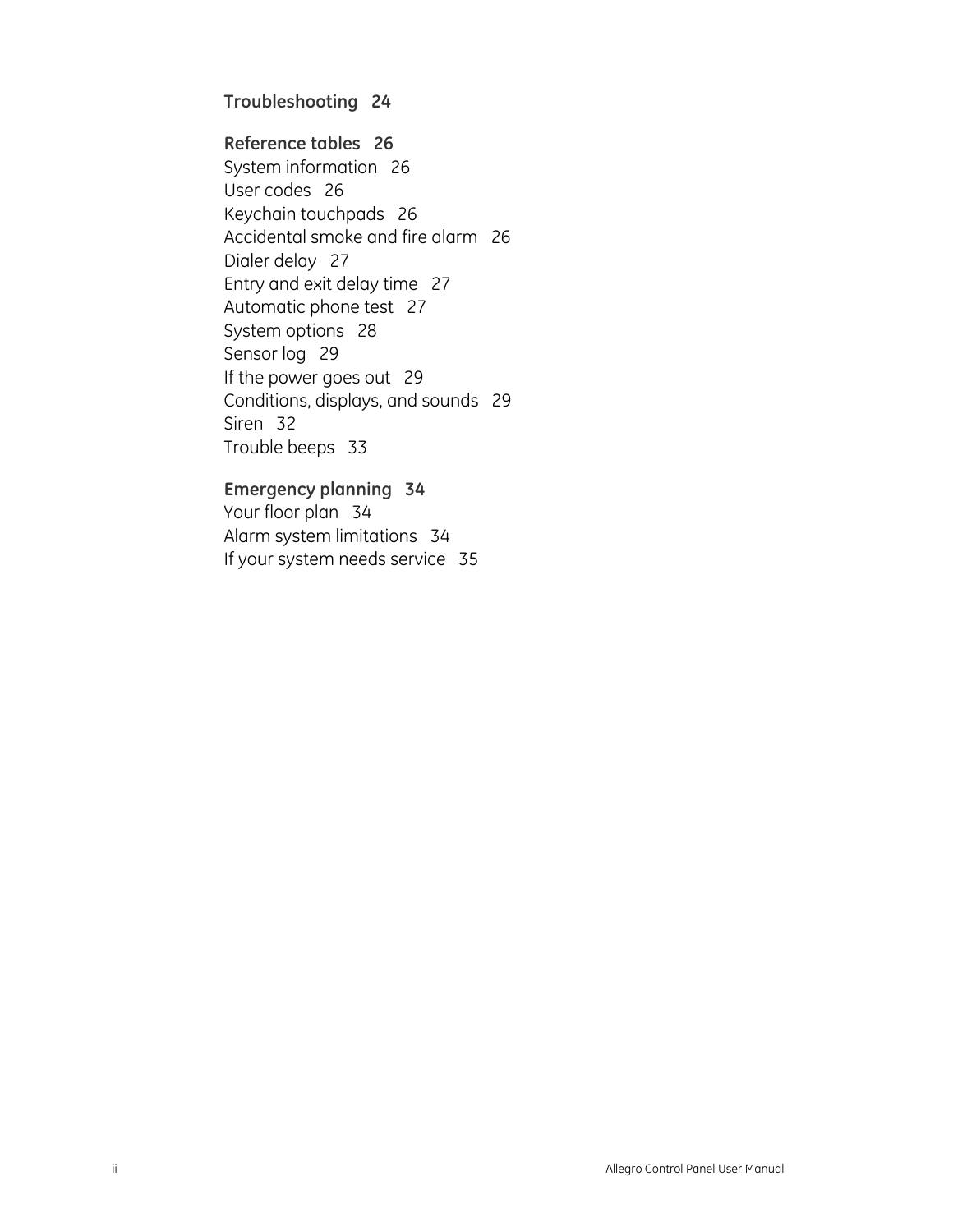## <span id="page-4-0"></span>**Introduction to Allegro**

This security system is designed to protect you, your family, and your property whether you are on the premises or away.

This manual describes how to operate your system. It describes basic arming and disarming commands as well as programming instructions for your system features.

The dealer or installer may have already discussed with you many details concerning your system. Specific setup information is shown in "[Reference tables" on page 26](#page-29-1).

### **System components**

Your security system can include the components shown in [Figure 1](#page-4-1) [below](#page-4-1) and described in [Table 1](#page-5-1) [on page 2](#page-5-1).

#### <span id="page-4-1"></span>**Figure 1: System components**

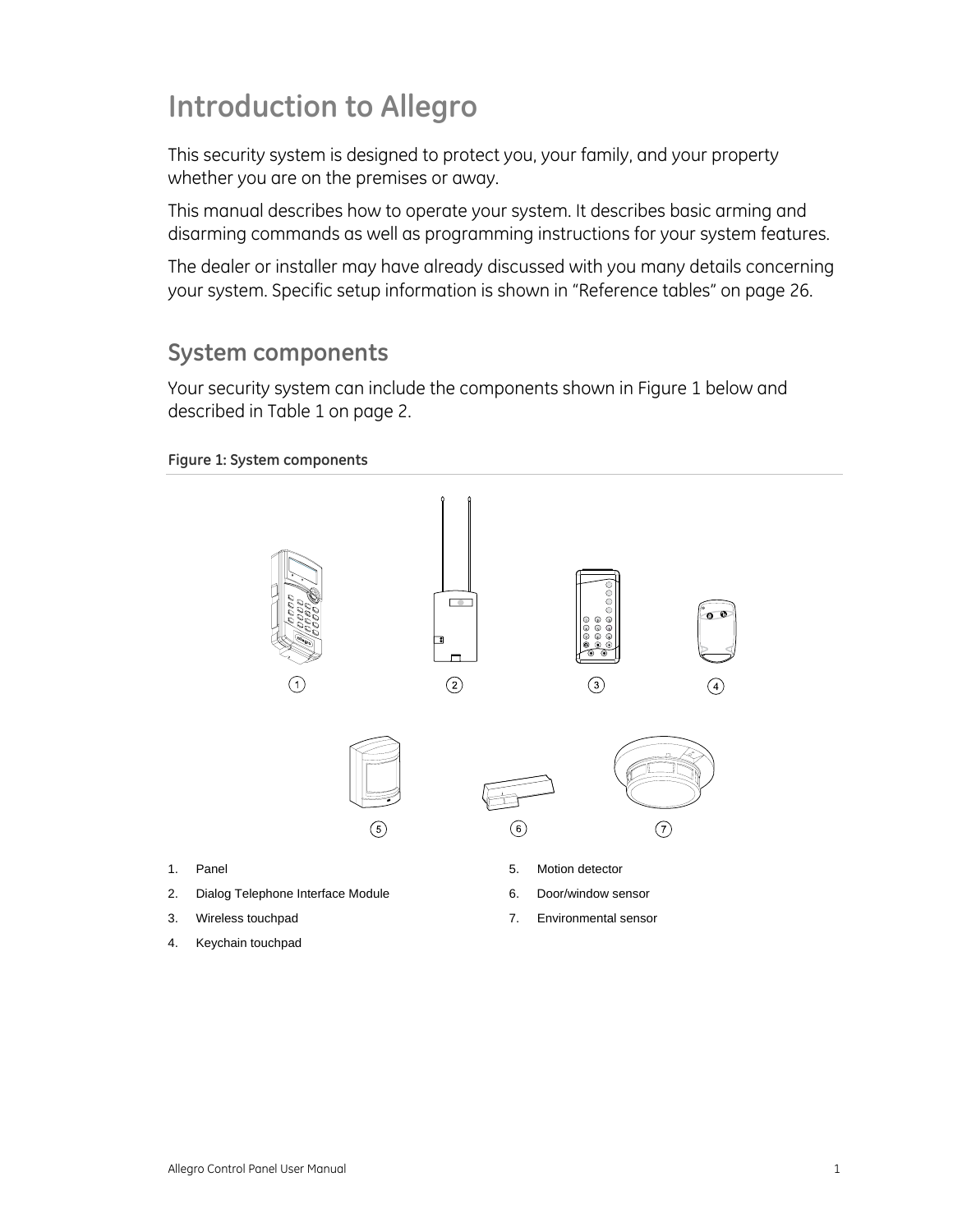<span id="page-5-0"></span>

|  |  |  | Table 1: System components |
|--|--|--|----------------------------|
|--|--|--|----------------------------|

<span id="page-5-1"></span>

| Component                            | <b>Description</b>                                                                                                                                                                                                                                |  |
|--------------------------------------|---------------------------------------------------------------------------------------------------------------------------------------------------------------------------------------------------------------------------------------------------|--|
| Panel                                | The panel monitors all the sensors and devices in the system and initiates a<br>call to the central station in an alarm situation. The panel has a touchpad<br>for arming, disarming, checking status and entering data, such as access<br>codes. |  |
| Dialog Telephone<br>Interface Module | The Dialog Telephone Interface Module (DTIM) provides added security by<br>separating the telephone interface from the panel. If the panel is damaged<br>by fire or a break-in, it still reports to the central monitoring station.               |  |
| Door/window sensors                  | Door and window sensors protect the perimeter of your home by alerting<br>the panel when a door or window is opened.                                                                                                                              |  |
| Motion detectors                     | Motion detectors in hallways or individual rooms detect a person moving<br>across the field of detection.                                                                                                                                         |  |
| Environmental sensors                | Environmental sensors such as smoke and carbon monoxide detectors<br>remain alert for the presence of fire or carbon monoxide 24 hours a day.                                                                                                     |  |
| Wireless touchpad                    | The wireless touchpad can be carried from room to room.                                                                                                                                                                                           |  |
|                                      | Note: The Light buttons do not work on Allegro system.                                                                                                                                                                                            |  |
| Keychain touchpad                    | Keychain touchpads are handy for simple arming and disarming functions.<br>They are wireless and can be carried off-site. The installer can program the<br>touchpad to send a police or emergency panic alarm.                                    |  |
|                                      | Note: The keychain touchpad has not been investigated by UL.                                                                                                                                                                                      |  |

## **Communicating with the panel**

Touchpads allow you to communicate with the panel. In turn, the system can be set up to communicate with you using:

- Icons and scrolling text on the display
- Status beeps from the panel speaker
- Touchpad LEDs
- Alarm sirens

Most of your commands to the panel will consist of entering the command plus a programmed 4-digit access code.

Keychain touchpads do not require an access code. If an alarm is initiated with a keychain touchpad, a different device must be used to disarm the system.

#### **Icons and scrolling test**

The panel uses a liquid crystal display (LCD) to communicate system status information. The display uses icons and characters to display messages. If a message is longer than nine characters, the first nine characters are displayed and the rest of the message scrolls through in a marquee fashion.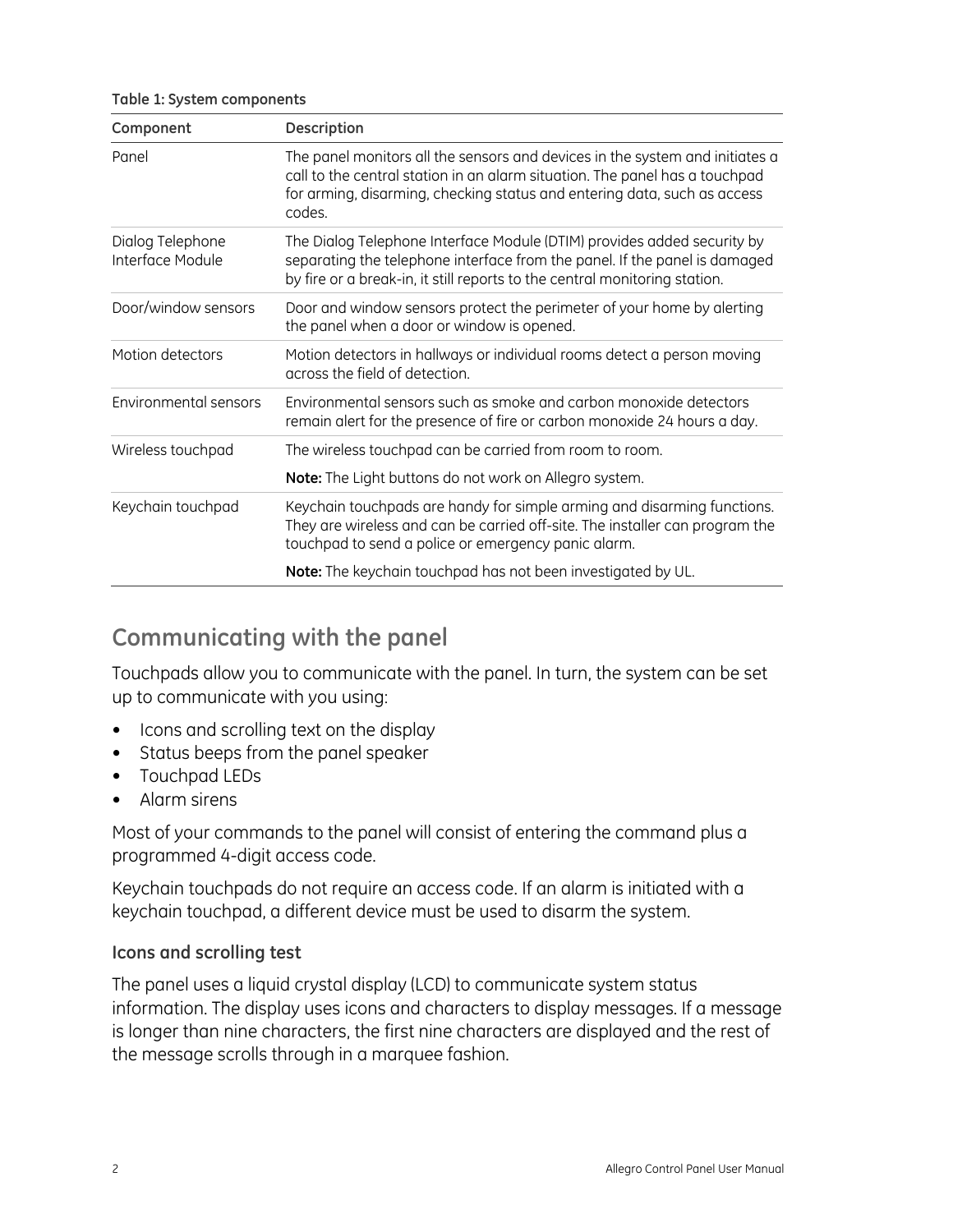#### **Status beeps**

The panel siren produces a variety of operating beeps to inform you of different system states and operations.

A key beep is the tone you hear when you press a button on the panel or handheld wireless touchpad. The sound confirms that the button was adequately pressed.

Status beeps come from the siren on the panel and sound when there is a change in the current system status. Status beeps are not alarms, but they do warrant your attention. [Table 2](#page-6-0) [below](#page-6-0) describes the different status beeps provided.

| <b>Type</b>   | <b>Description</b>                                                                                                                                                                                                                                                                                                                                                                         |  |
|---------------|--------------------------------------------------------------------------------------------------------------------------------------------------------------------------------------------------------------------------------------------------------------------------------------------------------------------------------------------------------------------------------------------|--|
| Exit delay    | Exit delay beeps indicate that an arming command has been entered and<br>the countdown to arming has begun. Exit and close the door behind you<br>before the exit delay expires.                                                                                                                                                                                                           |  |
| Entry delay   | Entry delay beeps indicate that you have entered the building and the<br>countdown to an alarm has begun. Disarm the system as soon as you enter.                                                                                                                                                                                                                                          |  |
| Chime feature | Chime feature beeps indicate that a door was opened.                                                                                                                                                                                                                                                                                                                                       |  |
| Protest       | Protest beeps indicate that you are trying to arm the system while there is<br>an open door or window.                                                                                                                                                                                                                                                                                     |  |
| Trouble       | Trouble beeps indicate that there is a problem with the system or one if its<br>components. Pressing the * key silences the trouble beeps. If possible,<br>correct the situation causing the trouble beeps. If this is not possible,<br>contact your dealer/installer. If the problem is not corrected, trouble beeps<br>and messages restart 4 (if fire related) to 10 hours later. See " |  |
|               | Trouble beeps" on page 33 for more information.                                                                                                                                                                                                                                                                                                                                            |  |
| Sensor test   | Sensor test beeps are the sounds the system makes during a sensor test to<br>indicate the number of packets the panel received. See "Sensor test" on<br>page 21.                                                                                                                                                                                                                           |  |

<span id="page-6-0"></span>**Table 2: Status beeps** 

#### **LEDs**

The touchpad has two LEDs that indicate the current system. The red LED is labeled "Armed" and the green LED is labeled "Ready." Table 3 below describes the LED functions.

**Table 3: LED functions** 

| <b>LED</b>      | <b>Description</b>                                                                    |
|-----------------|---------------------------------------------------------------------------------------|
| Armed LED (red) | Flashing $=$ Entry or exit delay                                                      |
|                 | On = Armed to level 2 (doors and windows) or level 3 (doors, windows, and<br>motions) |
|                 | Off = Armed to level 1 (disarmed)                                                     |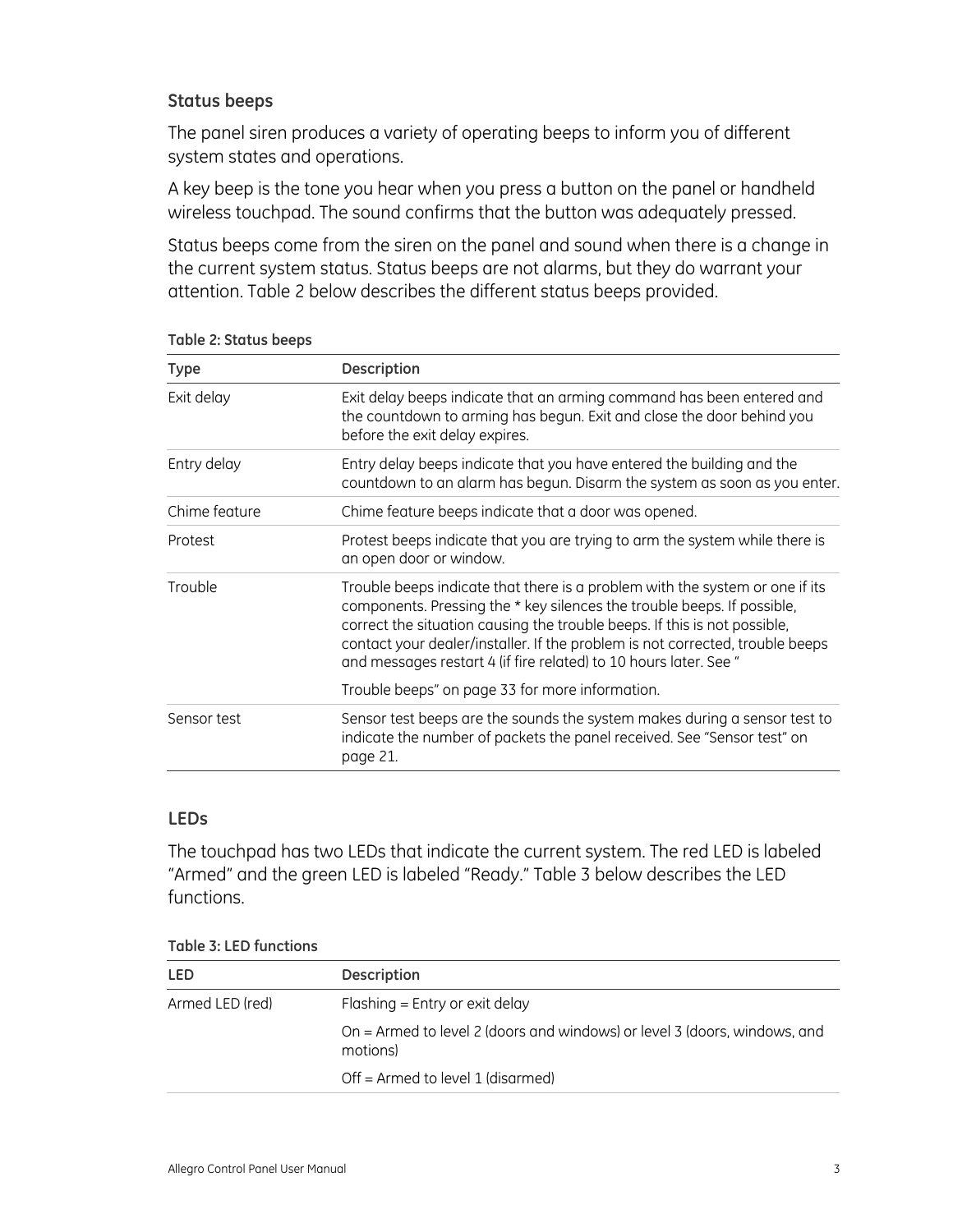<span id="page-7-0"></span>

| <b>LED</b>        | <b>Description</b>                                 |
|-------------------|----------------------------------------------------|
| Ready LED (green) | $On = System OK$                                   |
|                   | Off = System trouble/protest (check system status) |

#### **Checking system status**

Checking system status includes finding out if any sensors are open or currently bypassed, whether or not the AC power and backup battery are working, the nature of the most recent alarm, and more, depending on your system's features and equipment.

Check the system status if your system sounds trouble beeps (four short beeps every minute) or if your panel displays Press Status.

If an alarm or system trouble condition has occurred, it is displayed on the panel when you perform a status check. If any system trouble is active, it continues to show up in every status check until the trouble has been corrected.

#### **To get a system status:**

1. Press Status (\*) on the panel or wireless touchpad.

The system sounds beeps according to the current arming level (one beep for level 1, two beeps for level 2, and three beeps for level 3).

The panel displays the following status information:

- Alarm memory events following the disarming of the panel.
- Abnormal sensor conditions (open, bypassed, supervisory conditions, low battery, or trouble).
- System troubles.

If there are no current troubles, alarms, or events in alarm memory, the panel displays System is OK.

**Note:** If all troubles have been resolved, press Status (\*) to clear alarm memories.

## **Cleaning the panel**

When your panel needs cleaning, spray a soft cloth with glass cleaner or slightly dampen it with soapy water and gently wipe the panel display.

**Caution:** Do not spray the glass cleaner on the display or let any liquid run down into the panel as this could cause damage to your system.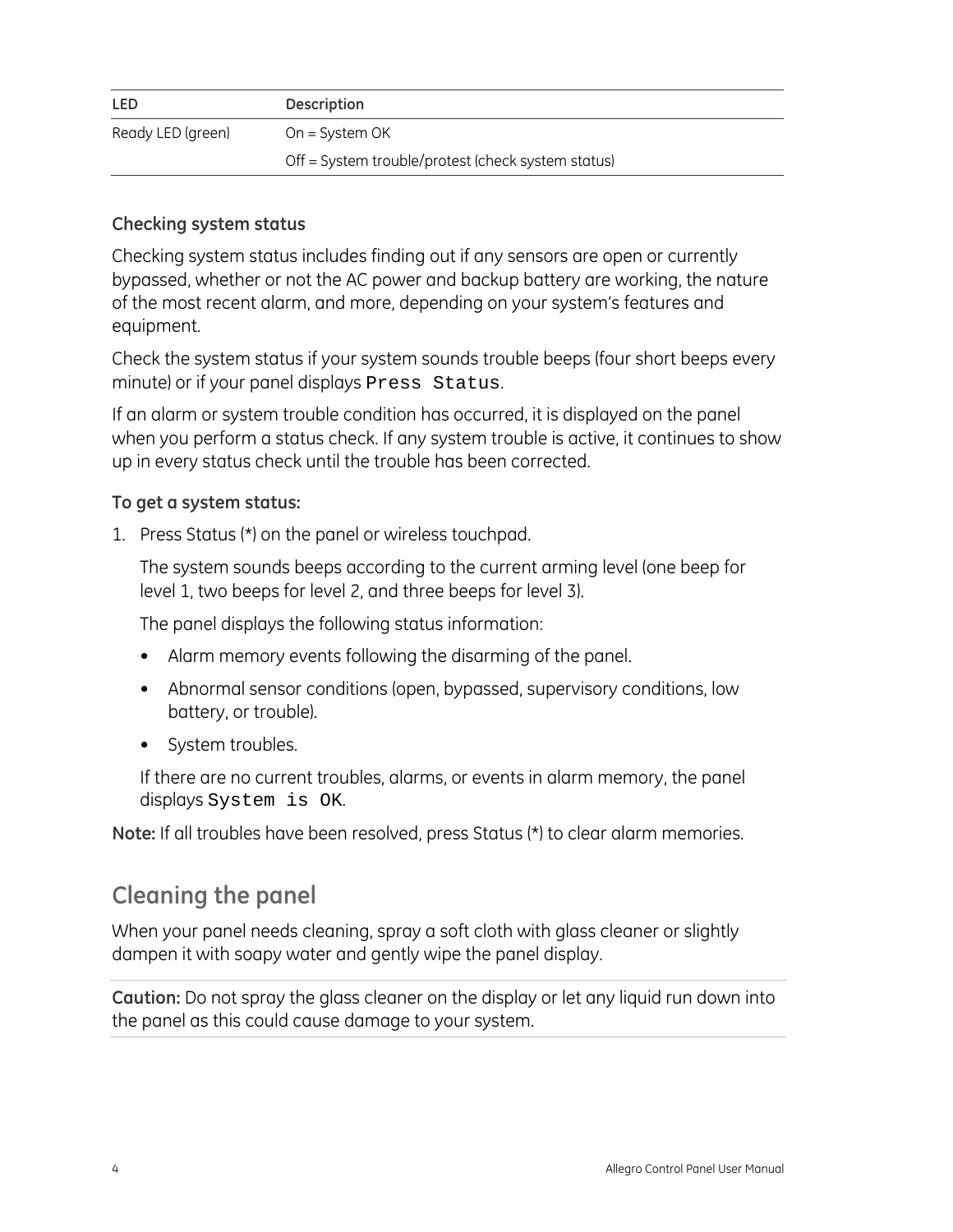## <span id="page-8-0"></span>**Alarms**

When there is an alarm condition, the siren emits emergency tones and the panel notifies the central station for help.

### **Siren time-out**

The system is not automatically disarmed after an alarm, the sirens continue to sound until the time-out period is reached. Even after the time-out stops the sirens, the alarm is still in progress and remains so until you manually disarm the system. The time-out period can only be programmed by your installer or dealer.

## **Preventing accidental alarms**

Your security system is engineered with advanced technology that reduces the chance of an accidental alarm caused by a technical problem.

Most accidental alarms occur when leaving a residence after arming the system, or upon returning, before disarming system.

If, for example, you arm the system, then run to another room for something you forgot, the exit delay time may expire. Once the exit delay expires, opening an armed door or moving in front of an armed motion detector causes an alarm or starts the entry delay.

Your system can be set up with the opportunity to abort an accidental intrusion, police, or emergency alarm (fire alarms cannot be aborted).

If the dialer delay feature is turned on, you have a programmed amount of time (between 15 and 45 seconds after an event, as set by your installer) to stop the panel before it sends a false alarm to the central station. Talk to your installer or see "Dialer delay" on page 27 to see if this feature is enabled and how much of a delay is programmed.

Fire alarms are always reported. If an accidental fire alarm has sounded, follow your central monitoring station's procedures to prevent a false dispatch.

#### **To abort a nonfire alarm:**

1. When the panel displays ENTER CODE + <type of alarm>, enter your access code.

The panel displays ABORTED and sounds one beep.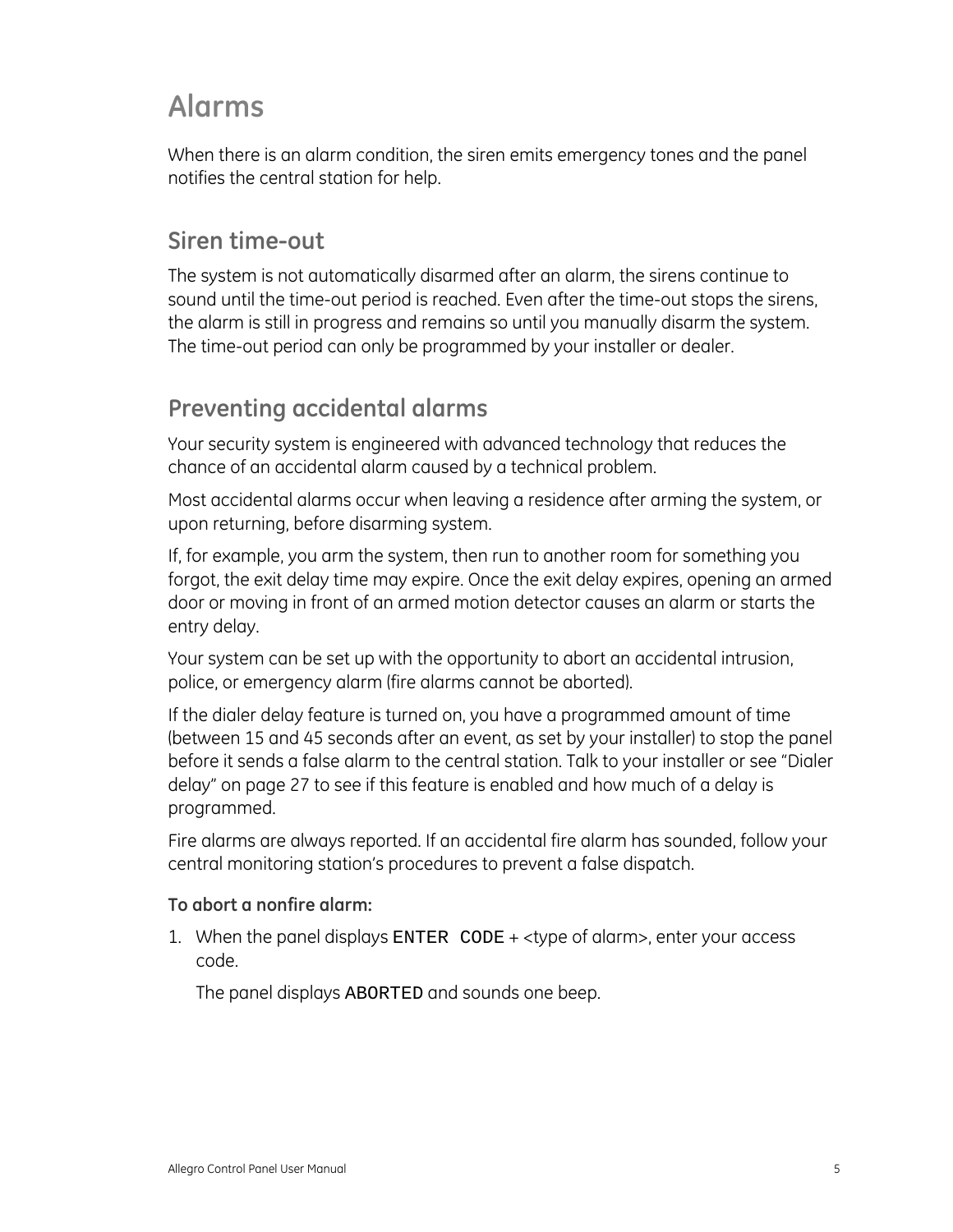#### **Preventing accidental alarms**

Follow these guidelines to preventing accidental alarms:

- Close doors and windows before you arm your system and leave your house.
- When leaving the premises, gather the things you want to take with you so you can exit immediately after arming the system.
- Always enter and exit within the programmed delay times.
- Make sure you leave through a door that has a delay time programmed. If you arm your system, then leave through a door without a delay time, the siren sounds the alarm condition immediately.
- When you return, immediately disarm your system.
- Talk to the system installer to be aware of the devices in your security system and learn how each one operates.
- Listen to your system beeps. Take note of indicator lights and touchpad messages indicating the current system status.
- If you have pets, ask your installer if you need pet lenses in your motion detectors or pet immune motion sensors. Pets climb higher than you may guess and can cause alarms when you are away.
- Check the location of your smoke detectors. Smoke detectors near bathrooms can be tripped by steam from a shower. Smoke detectors near the kitchen can be tripped by excessive smoke from cooking.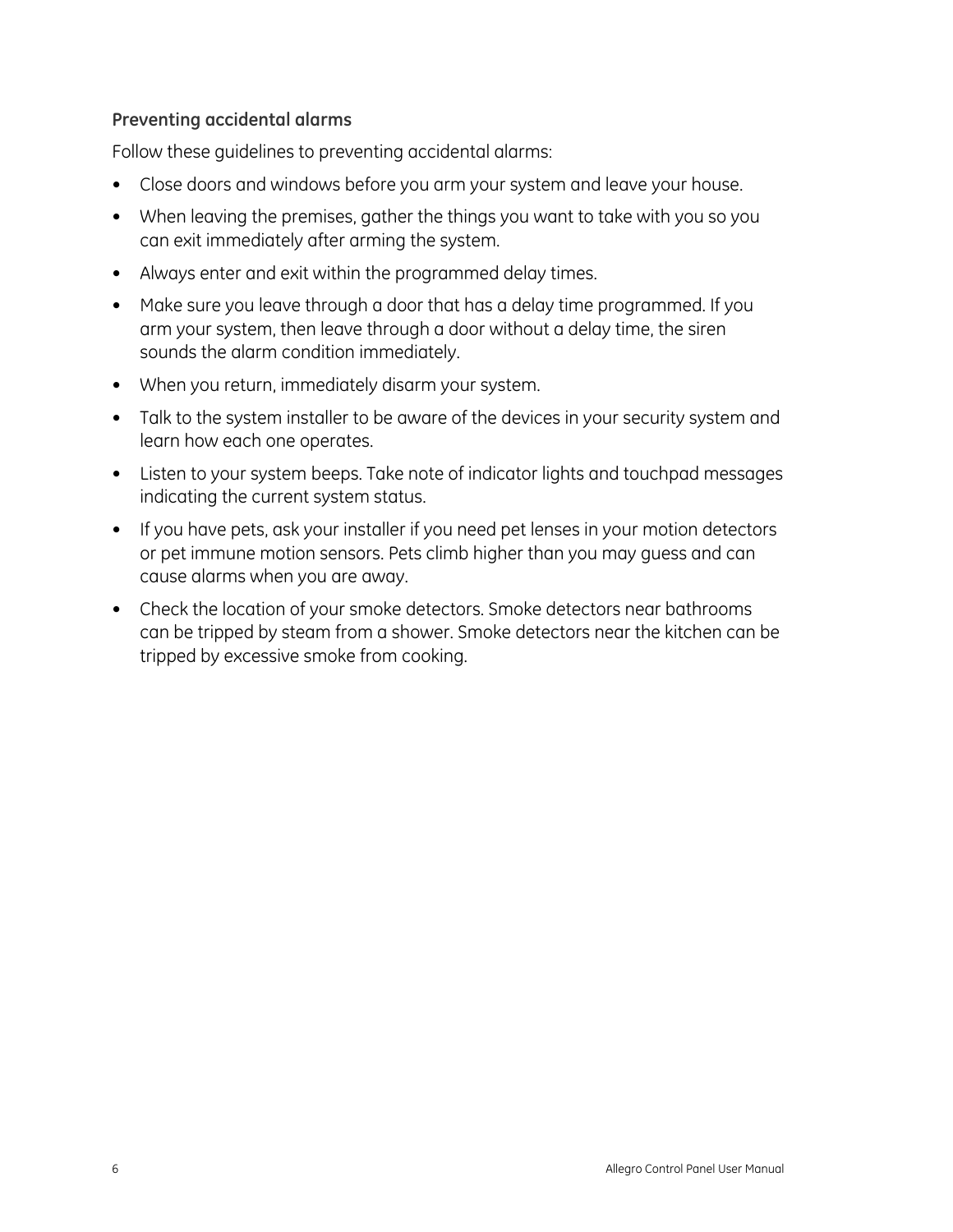## <span id="page-10-0"></span>**Panic alarms**

Panic alarms are easily activated from any touchpad to quickly alert the central monitoring station to a police of fire emergency. A panic alarm can be sent at any time, regardless of the current arming level.

This system is designed to inform central monitoring station of the nature of the emergency so the correct personnel can be dispatched immediately.

Each type of panic alarm sounds and reacts differently when activated. A police panic alarm sounds a continuous tone. A fire panic alarm sounds a repeating series of three beeps.

#### **Police panic alarms**

A police panic alarm sounds to scare off any intruder and alert neighbors to any trouble. On a monitored system, the central station responds by calling the police.

#### **To activate a police panic alarm from the panel:**

1. Press and hold the Arm and 1 buttons until the panel responds.

#### **To activate a police panic alarm from the wireless touchpad:**

1. Press and hold the Police (\*) buttons until the panel responds.

#### **To activate a police panic alarm from a keychain touchpad:**

1. Press and hold the Lock and Unlock buttons at the same time for two seconds.

#### **Fire panic alarms**

If your system includes smoke and fire detectors, it monitors the premises for smoke and fire alarms 24 hours a day and in all arming levels.

These alarms cannot be aborted and are always reported to the central station. Since many communities charge for dispatching the fire department in error, your dealer may give you specific instructions to follow in the event of an accidental smoke or fire alarm. Record these instructions in "Accidental smoke and fire alarm" on page 26.

#### **To activate a fire panic from the panel:**

1. Press and hold the Silent and Chime buttons until the panel responds.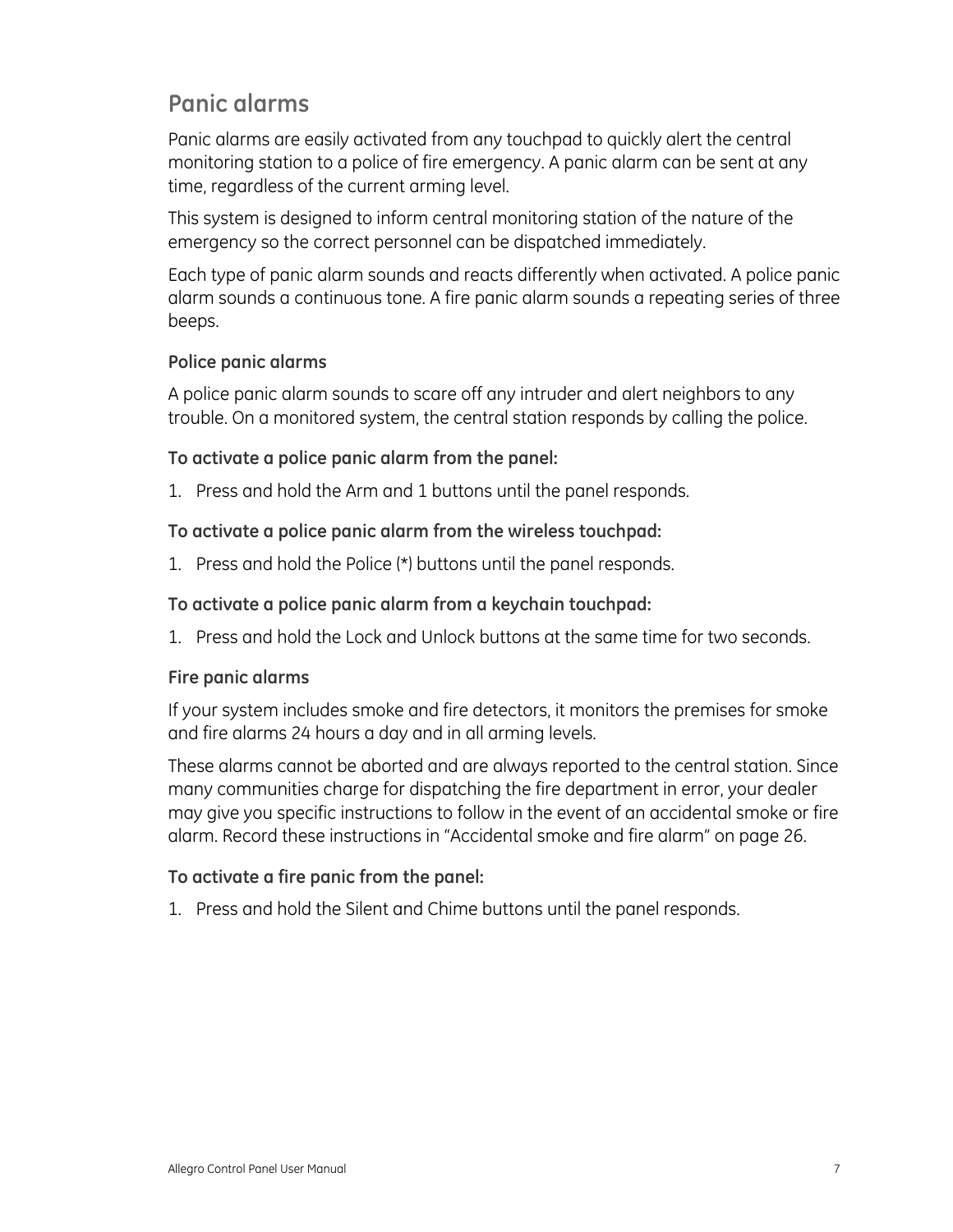## <span id="page-11-0"></span>**Basic operating commands**

Figure 2 below shows the panel keypad and Table 4 below describes the system's basic commands.

#### **Figure 2: Panel touchpad**



**Table 4: Basic system commands** 

| Task                                                              | Command                                                                                     |
|-------------------------------------------------------------------|---------------------------------------------------------------------------------------------|
| Check system status                                               | Press Status (*)                                                                            |
| Disarm the system                                                 | Press Disarm + code                                                                         |
| Arms doors and windows                                            | Press Arm + code                                                                            |
| Arm doors and windows, no delay                                   | Press Arm + code + No Delay (4)                                                             |
| Arm motions, doors and windows                                    | Press Arm (twice) + code                                                                    |
| Arm motions, doors and windows, no delay                          | Press Arm (twice) + code + No Delay                                                         |
| Arm system silently                                               | Press Silent + Arm + code                                                                   |
| Turn chime feature on and off (only when system<br>is unarmed)    | Press Chime (7)                                                                             |
| Identify open sensor, trouble conditions, and<br>alarms in memory | Press Status (*)                                                                            |
| Bypass a zone                                                     | Press Bypass (#) + primary code                                                             |
| Quick exit (for use when system is armed)                         | Press Quick Exit (starts a two-minute timer for use<br>of one entry/exit door)              |
| Police panic                                                      | Press and hold both the Arm and 1 buttons until<br>the panel indicates the alarm            |
| Fire panic                                                        | Press and hold both the Silent and Chime (7)<br>buttons until the panel indicates the alarm |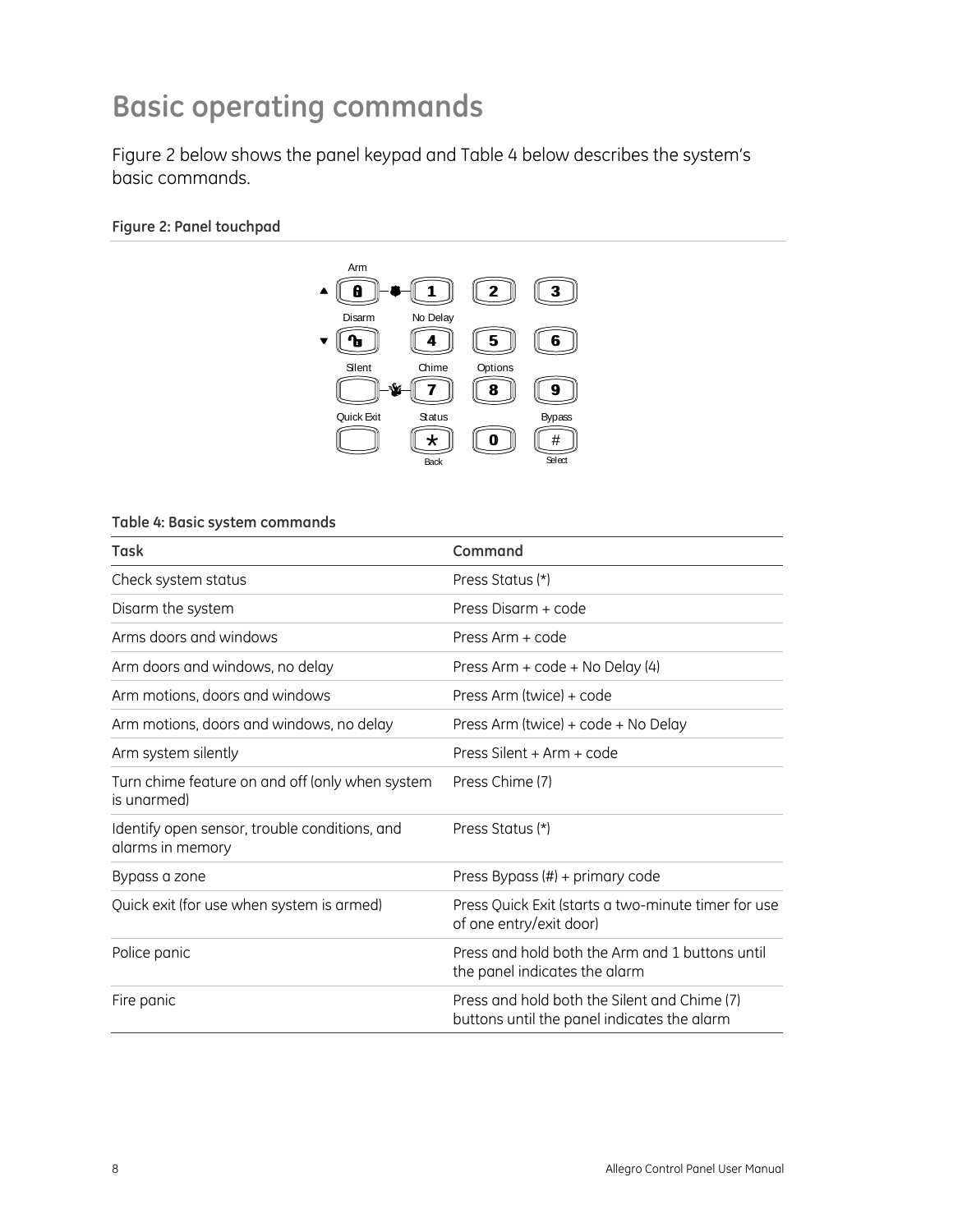## <span id="page-12-0"></span>**Arming and disarming your system**

Since your security needs may vary throughout the day, this system was designed with the following three arming levels:

- Level 1 (disarmed). Intrusion detection off. Smoke, heat, and environmental sensors remain active.
- Level 2 (doors and windows). Perimeter protection on. Interior sensors are not active.
- Level 3 (motions, doors and windows). All perimeter and interior sensors are active.

By arming your system to a particular level, only those sensors programmed to detect in that arming level report alarm conditions to the panel. No matter which level your system is in, all sensors programmed to be active 24 hours a day continue to report alarm conditions. These sensors include smoke detectors, panic buttons, and environmental sensors.

## **Arming level 1**

Use arming level 1 (disarmed) to turn off intrusion/burglary protection for your system when security is not a concern. Environmental sensors (smoke, heat, carbon monoxide) remain active. Indoor motion sensors and perimeter sensors such as doors and windows are inactive.

Other situations for level 1 arming include:

- Disarm the system when you enter the armed premises through a designated delay door.
- Disarm the system before opening a window or door to prevent an alarm.
- Disarm the system to turn off the sirens when an alarm condition occurs.

**To disarm to level 1 using the panel keypad:** 

1. Press Disarm once.

The panel displays Enter Code to DISARM.

2. Enter your access code.

The panel displays the current time and the system sounds one beep.

#### **To disarm to level 1 using a keychain touchpad:**

1. Press Unlock.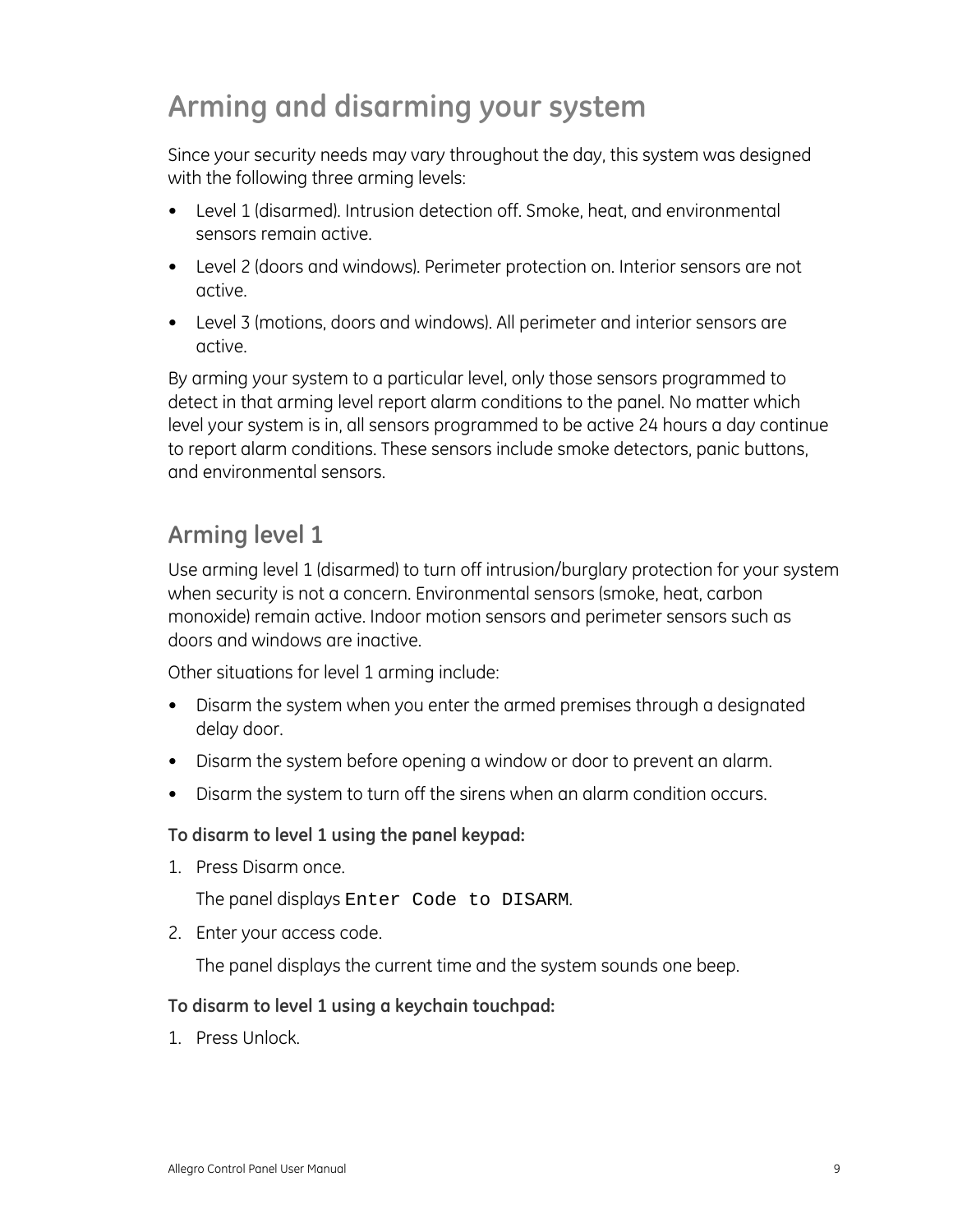#### <span id="page-13-0"></span>**To disarm to level 1 using a wireless touchpad:**

1. Press Disarm and enter your access code.

## **Arming level 2**

There are times when you want intrusion protection, but still want the freedom to move around inside your home without setting off an alarm. In this situation, set your system to level 2 (doors and windows) to turn off the interior motion sensors.

**Note:** To arm to level 2 from level 3, you must first disarm and then rearm the system.

#### **To arm to level 2 using the panel keypad:**

- 1. Close all protected perimeter doors and windows.
- 2. Press Arm once.

The panel displays Enter Code to ARM.

3. Enter your access code.

The panel displays EXIT TIME XX and Lock Doors and Windows. The system sounds two beeps.

4. If you are leaving the premises, exit through a designated delay door before the delay time expires.

**Note:** If the quick arm feature is on, an access code is not required to arm the system to level 2.

#### **To arm to level 2 using a keychain touchpad:**

1. Press Lock.

The system sounds two beeps.

**To arm to level 2 using a wireless touchpad:** 

1. Press Arm Doors and Windows and enter your access code.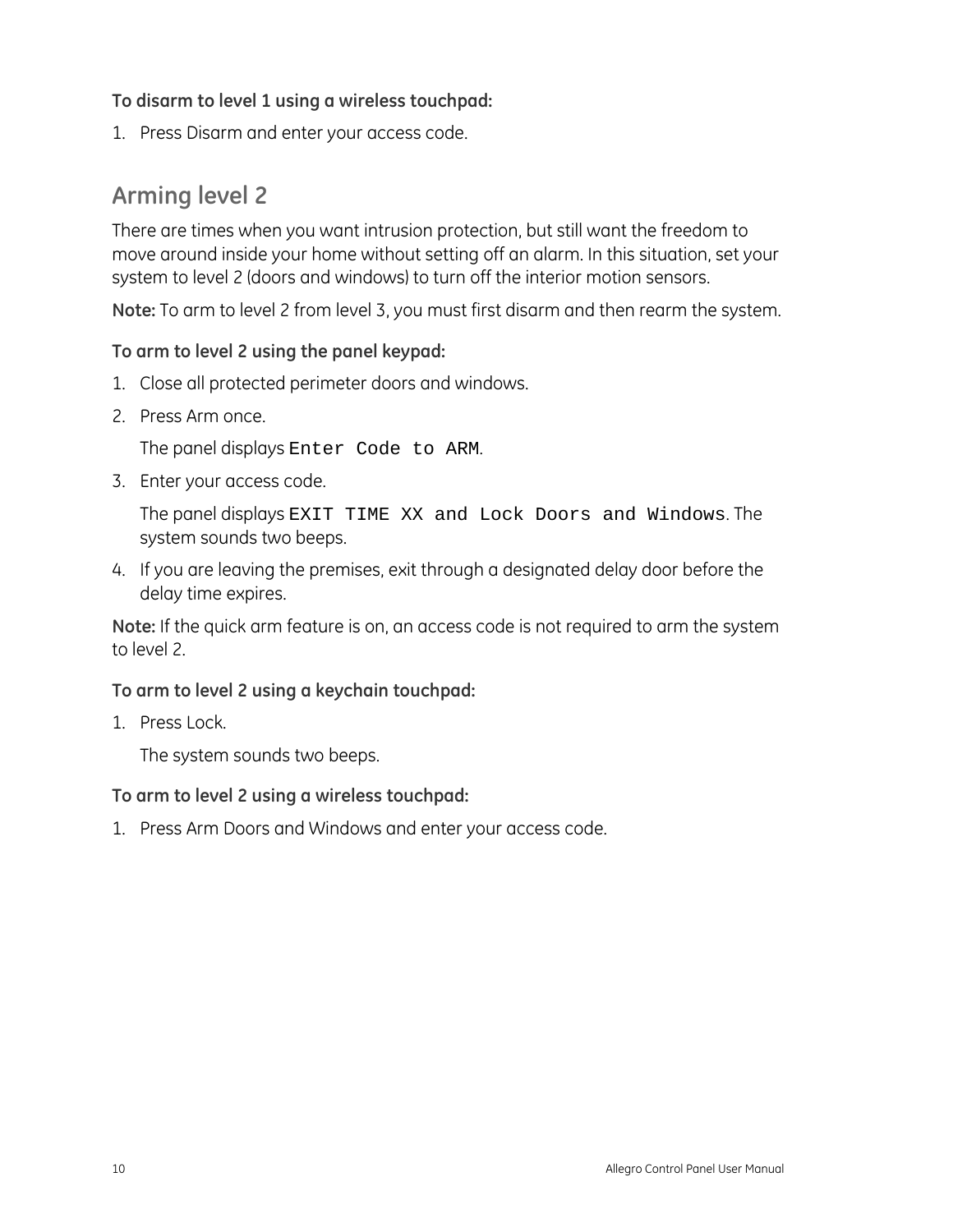## <span id="page-14-0"></span>**Arming level 3**

When everyone will be away from the premises, set your system to level 3 (motions, doors, and windows) for maximum protection. In level 3 all sensors are active including perimeter door and window sensors and interior motion detectors.

#### **To arm to level 3 using the panel keypad:**

- 1. Close all perimeter doors and windows.
- 2. Press Arm twice.

The panel displays Enter Code to ARM.

3. Enter your access code.

The panel displays EXIT TIME XX and Lock Motion Sensors, Doors and Windows. The system sounds three short beeps.

4. Exit through a designated delay door before the delay time expires.

**Note:** If the quick arm feature is on, an access code is not required to arm the system to level 3.

#### **To arm to level 3 using a keychain touchpad:**

1. Press Lock twice to go from level 1 to level 3, or once to go from level 2 to level 3. The system sounds three short beeps.

#### **To arm to level 3 using a wireless touchpad:**

1. Press Arm Motion Sensors and enter your access code.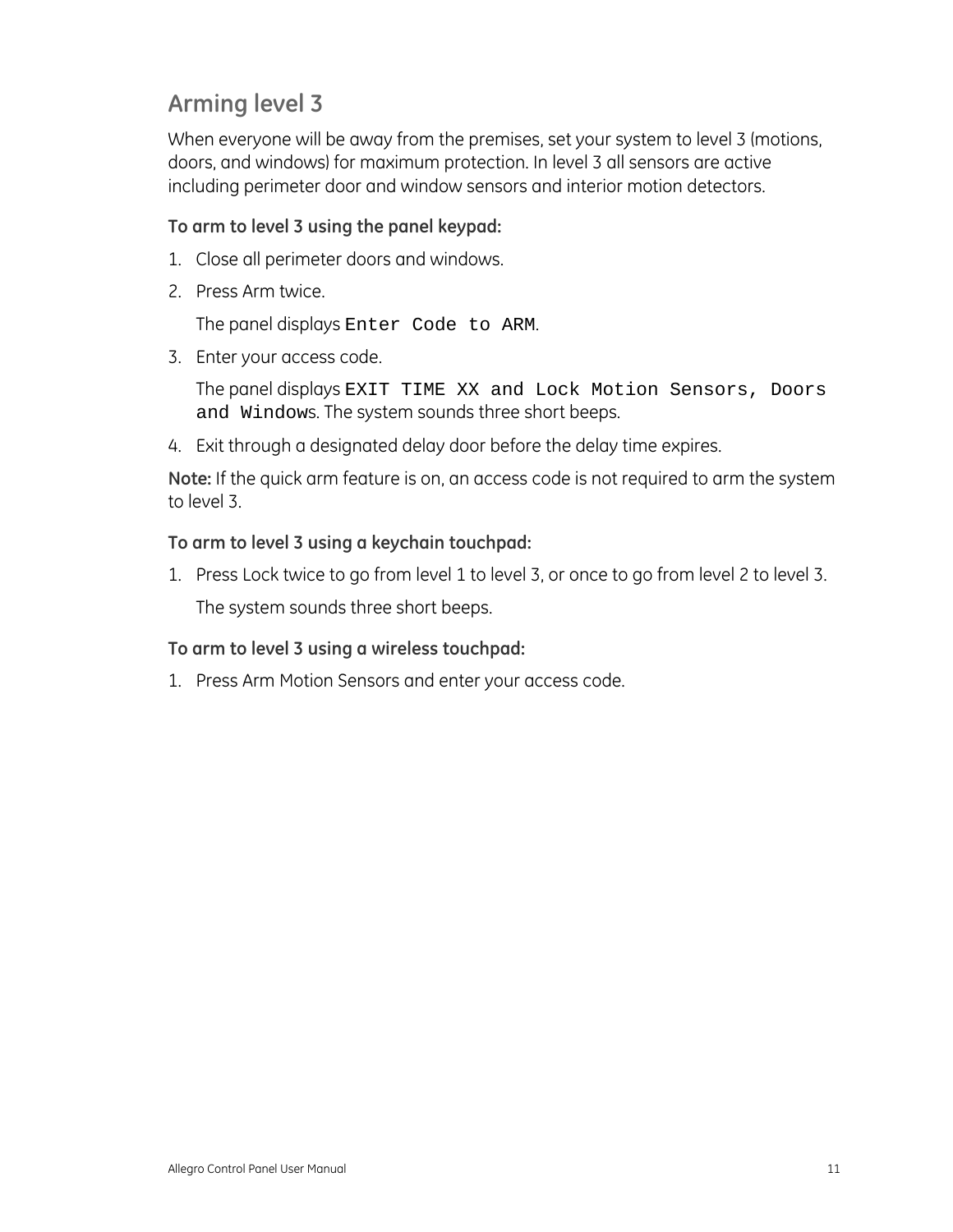## <span id="page-15-0"></span>**Arming options**

The system provides the arming options described below.

## **Quick arm**

This option lets you arm your system without using an access code. You will still need to enter an access code to disarm the system. Your dealer/installer can turn this option on or off for you. See "System options" on page 28 to see if this feature is available to you.

#### **To use the quick arm option:**

- 1. To arm to level 2 with quick arm enabled, press Arm once.
	- $-$  or  $-$

To arm to level 3 with quick arm enabled, press Arm twice.

## **Keychain touchpad arming**

Your installer can set up your keychain touchpad to arm the system in one of the following ways:

- Press Lock to arm the system directly to level 3 with no delay. Using this method, you would not be able to arm to level 2 with your keychain touchpad.
- Press Lock to increase the arming level each time it is pressed (level 1 to level 2, level 2 to level 3). The exit delay time begins.

## **Quick exit**

This option is useful when you want to quickly exit and reenter a door without disarming your system.

#### **To use the quick exit option:**

1. When the system is armed to level 2 or 3, press Quick Exit.

The panel displays QUICK 120, and begins a two-minute countdown.

- 2. Open the door and exit.
- 3. Reenter the door within two minutes and close the door.

The system rearms after the two-minute countdown.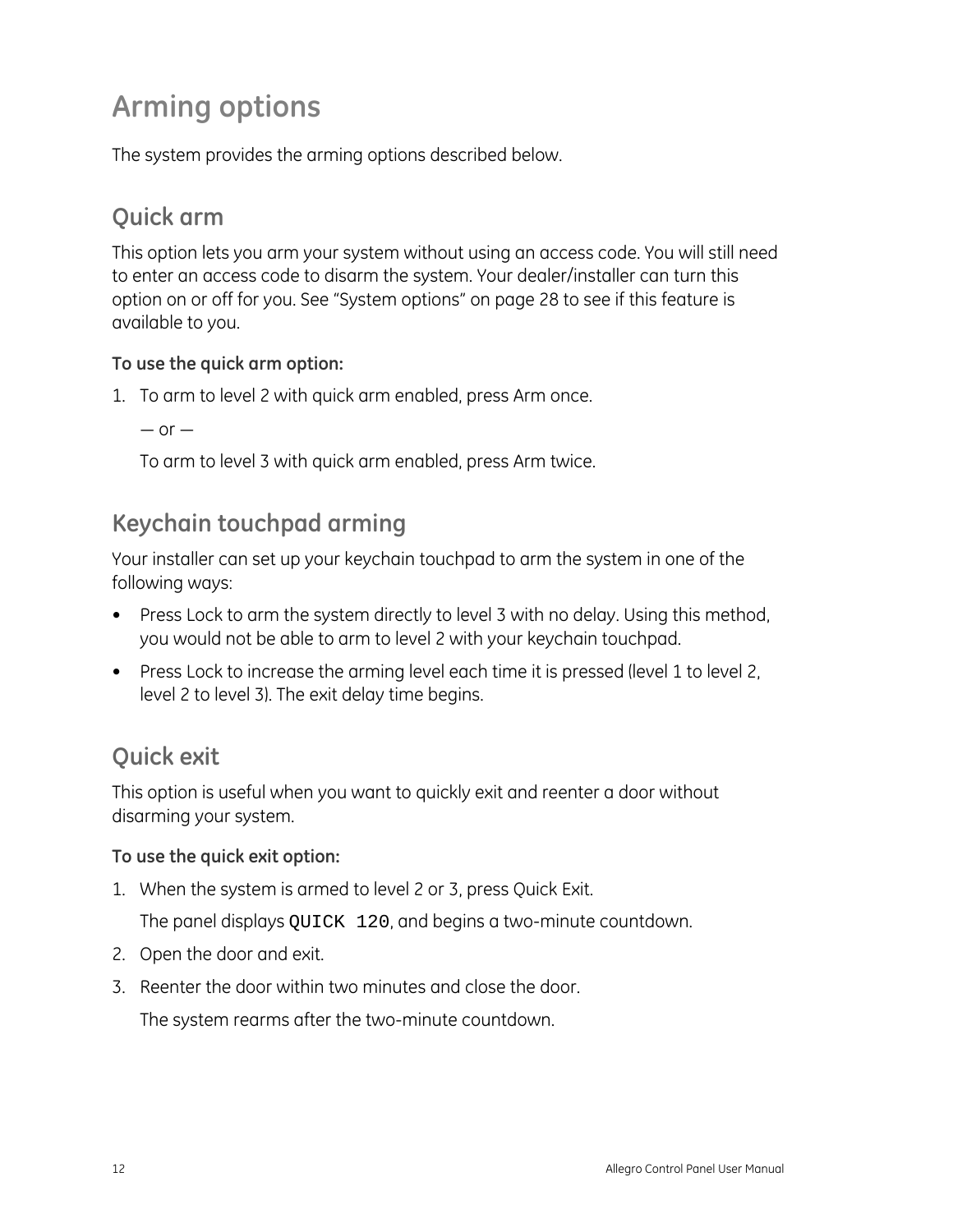## <span id="page-16-0"></span>**Chime feature**

When the chime feature is on, opening a door or window causes the panel to beep twice and display the sensor's name. You can only turn the chime feature on or off when the system is disarmed (level 1).

To turn the feature on or off, press Chime (7). When on, the panel alternates between displaying the current time and CHIME ON.

## **Exit delay time**

After arming your system, you need time to exit the building so you won't set off an alarm. Exit delay is the period of time you have after arming the system to leave the premises through a designated delay door.

After you arm the system to level 3, the panel siren sounds three quick status beeps indicating that the system accepted the command and has started the exit delay time. During the exit delay time, the system sounds one beep every four seconds. Exit the premises before the exit delay time expires. During the last 10 seconds of the exit delay time, you will hear a beep every second, warning you that the time is about to expire. At this point, leave quickly or disarm the system. When the delay expires, there will be three more quick status beeps. These beeps indicate that the exit delay has ended. Opening an armed door or window after the exit delay has expired causes an alarm or starts the entry delay.

Your installer will work with you to decide which doors should be delay doors and determine the delay time that will work best for you and your family. The installer will program your system and record the information in "Entry and exit delay time" on page 27.

## **Entry delay time**

Upon returning to the premises, you need enough time to open the door and get to a touchpad to disarm the system. Entry delay time is the period of time you have to disarm the system after you open a designated delay door.

When you unlock and enter the designated delay door, the panel siren sounds one beep every four seconds indicating that the entry delay time has begun and that you must disarm the system to avoid setting off an alarm. During the last 10 seconds of the entry delay time, you will hear one beep every second.

Your installer will work with you to decide which doors should be delay doors and determine the delay time that will work best for you and your family. The installer will program your system and record the information in "Entry and exit delay time" on page 27.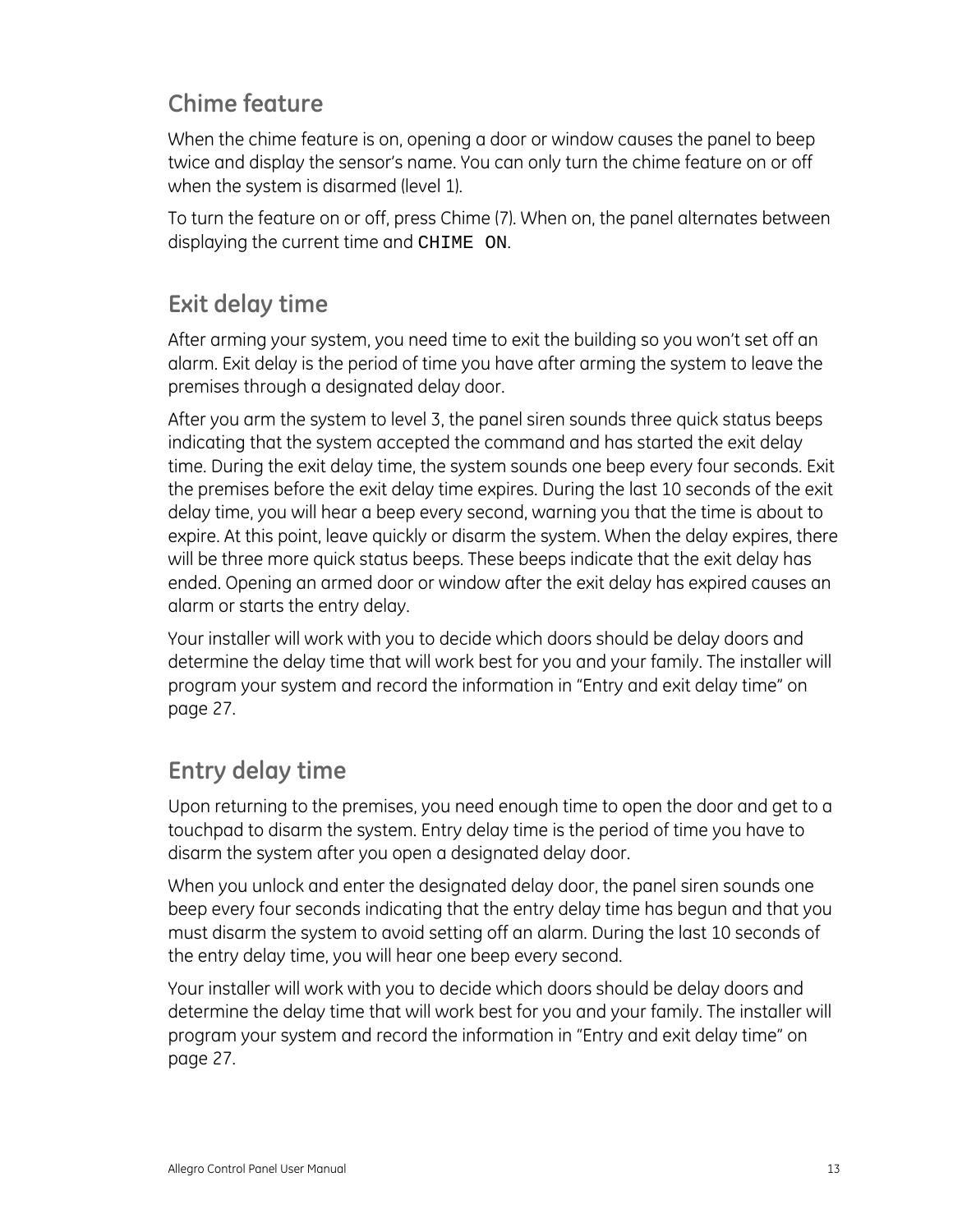## <span id="page-17-0"></span>**Silent extension**

Your system can be set up so that the delay time is restarted if you reopen the delay door during your initial delay time. This is useful if, after arming the system, you walk out the door, and then remember something you forgot. You can reenter and exit through the delay door without disarming and rearming the system.

**Note:** The exit extension works on the first reentry only.

If your system is not programmed for this feature, you must disarm the system when you reenter the armed premises to avoid setting off an alarm. Your dealer/installer can turn this feature on or off for you. See "System options" on page 28 to determine if this feature is currently enabled.

## **No delay**

You can choose to turn off the entry and exit delays, causing the delay doors to arm immediately by pressing No Delay (4) within five seconds of arming the system. Anyone entering or exiting the premises through the delay door when the system is set to no delay would immediately cause an alarm.

The no delay feature is normally used in the following situations:

- When you are staying at home, after you have armed the system.
- When you are arming the premises from the outside (you must have an installer programmed keychain touchpad with the arm feature enabled to do this).

Your dealer/installer can turn this option on or off for you. See "System options" on page 28 to see if this feature is currently enabled.

#### **To arm to level 2 (or 3) with no delay using the panel keypad:**

- 1. Close all perimeter doors and windows.
- 2. Press Arm once (or twice).
- 3. Enter your access code.

The system sounds two (or three) beeps.

4. Immediately after hearing the beeps, press No Delay (4).

The panel displays the current time and Arm Doors and Windows – No Delay (or Motion Sensors, Doors and Windows – No delay).

**Note:** If the quick arm feature is enabled, an access code is not required.

#### **To arm to level 2 (or 3) with no delay using the wireless touchpad:**

- 1. Press the desired arm button.
- 2. Enter your access code.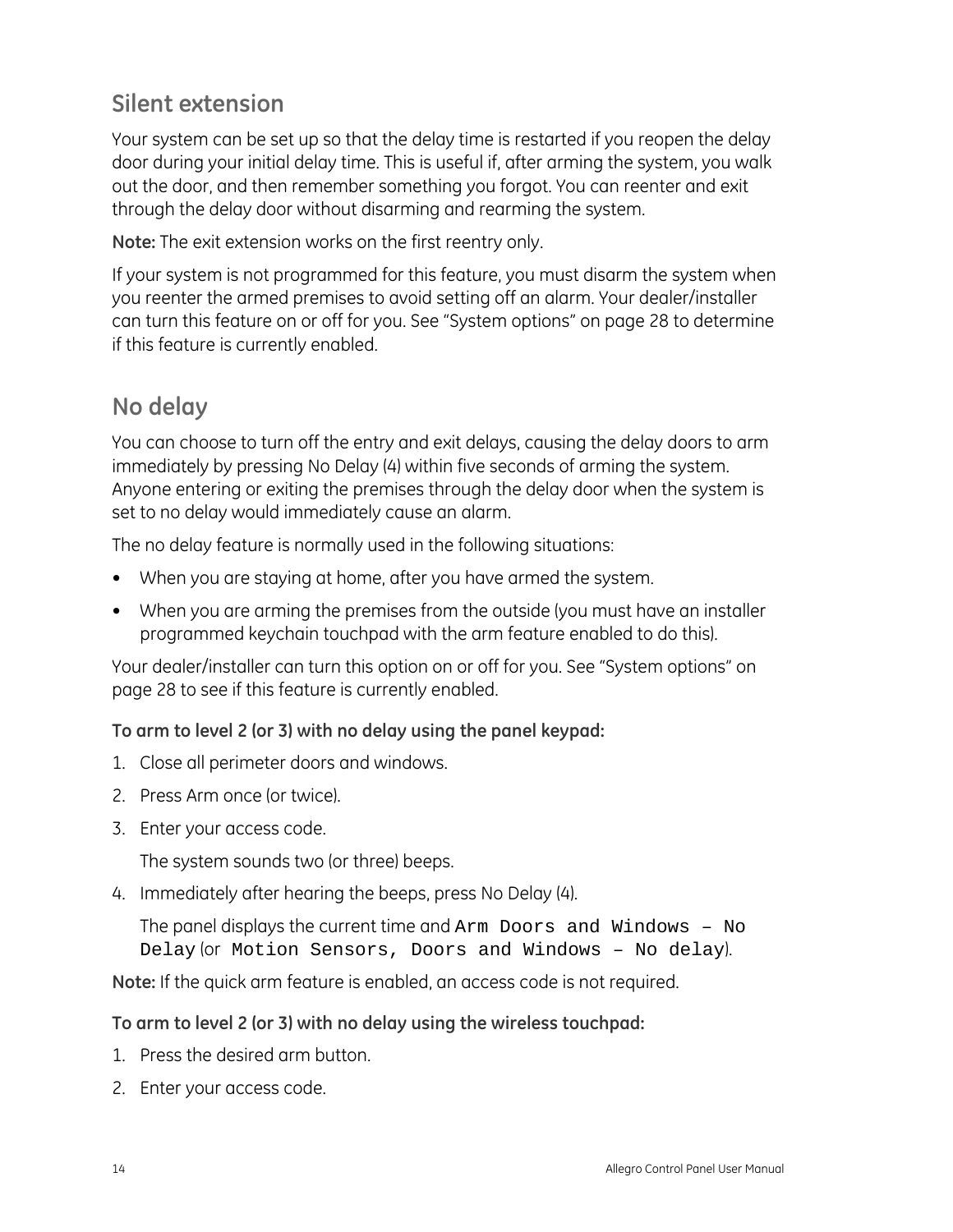<span id="page-18-0"></span>3. Press No Delay.

**To arm directly to level 3 with no delay using the keychain touchpad:** 

1. Press Lock.

Changing the arming level restores delay doors to their normal exit and entry delay times.

### **Auto stay arm**

The auto stay arm feature helps cut down on false alarms. If you arm the system to level 3, and do not leave the premises within the exit delay time:

- Auto stay arm feature enabled. The system can tell that no one opened and closed a delay door within the delay time. It assumes that someone is still inside and the panel arms to level 2 to avoid a false alarm. Your movement inside the premises does not cause an alarm.
- Auto stay arm feature disabled. The system arms to level 3 regardless of whether or not a delay door has been opened and closed. Your movement inside the premises could activate a motion detector, causing an alarm.

Your dealer/installer can turn this feature on or off for you. See "System options" on page 28 to see if this feature is currently enabled.

**Note:** If you arm to level 3 with the no delay feature enabled, the auto stay arming feature is cancelled.

## **Bypassing sensors**

It is possible to arm your system while leaving a door or window open. This is useful if, for example, you like to sleep with a window open.

If the door or window is protected with a sensor, the system must be told to ignore or bypass that sensor when it is open. All other sensors remain active.

When you bypass a sensor, you are allowing that sensor (usually a door or window) to go unprotected. You cannot bypass heat, smoke, and carbon monoxide sensors or the DTIM.

There are two methods for bypassing a sensor, direct and indirect.

**Direct bypass.** Use this method after arming the system, to bypass a door/window sensor before you open them. You must know the sensor or number of the door or window you wish to bypass (see "Sensor log" on page 29).

You can only direct bypass sensors from the panel touchpad and you must use the primary access code.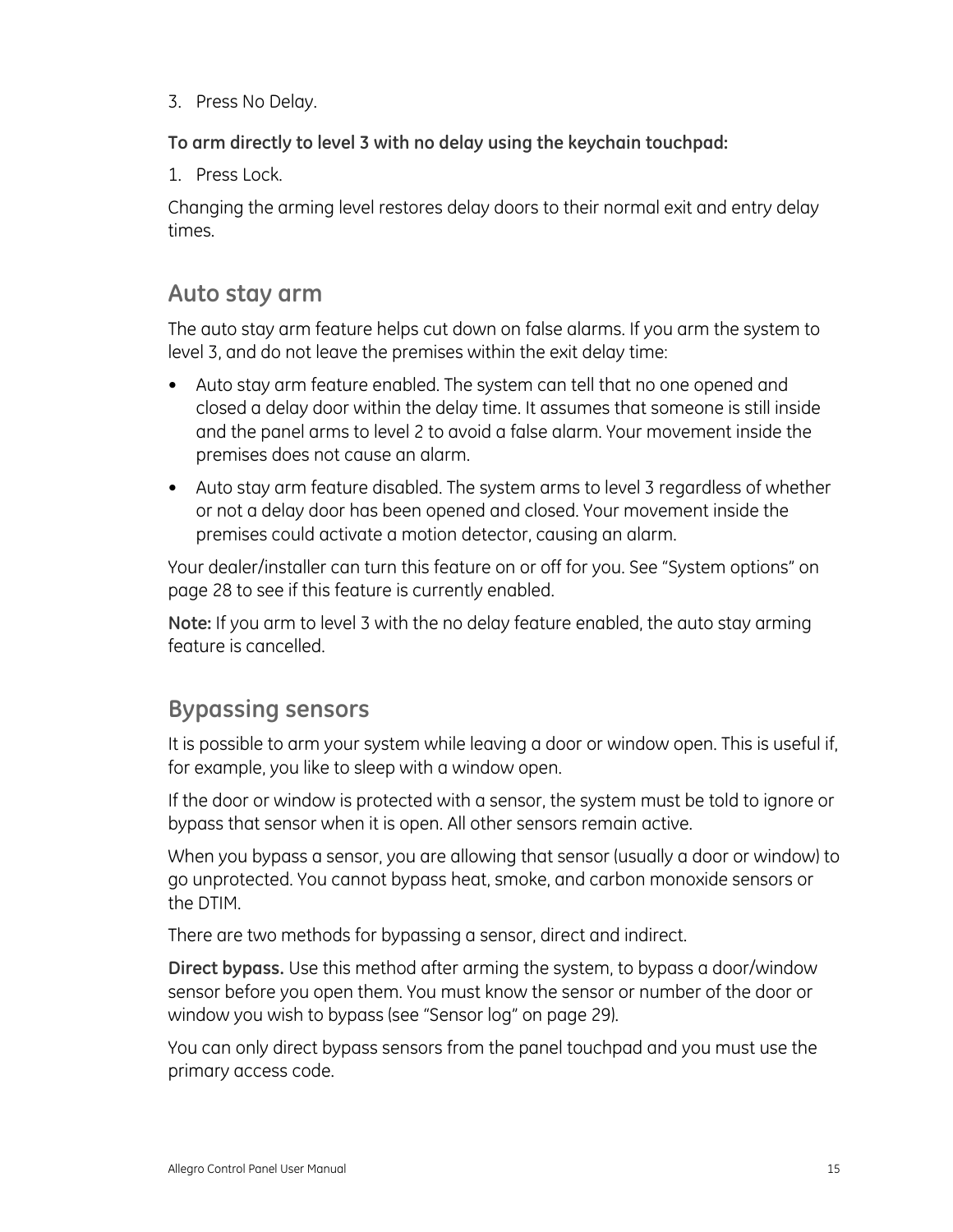Only sensors active in the current arming level can be bypassed. Attempting to bypass a sensor that is already bypassed activates or unbypasses the sensor.

#### **To bypass sensors directly:**

- 1. Close all doors and windows.
- 2. Arm your system to the desired level.
- 3. Press Bypass (#).

The panel displays Enter Code to BYPASS.

4. Enter your primary access code.

The panel displays the sensors that are active in that level and can be bypassed in the system.

5. Scroll through the list of sensors and press Select (#) to select the sensor to bypass.

The panel displays ZONE XX OFF and the press status icon turns on (the status message includes the bypassed and open sensors).

**Note:** If a key is not pressed for five seconds, the panel exits bypass sensor mode.

The bypassed door or window can now be opened.

**Indirect bypassing.** Use this method if you are arming the system and would like to bypass doors and windows that are already open.

#### **To bypass sensors indirectly:**

- 1. Leave open only those doors and windows that are to remain open. Close all others.
- 2. Arm your system to the desired level.

The panel emits protest beeps and displays PROTEST and ZONE XX OPEN.

3. Press Bypass (#) to immediately bypass the sensor, or allow the delay time to expire and the sensors bypass automatically.

The system sounds arming level beeps to indicate that the system is armed and open sensors have been successfully bypassed.

To confirm that a sensor was bypassed, press Status (\*). The panel lists bypassed and opened sensors or zones.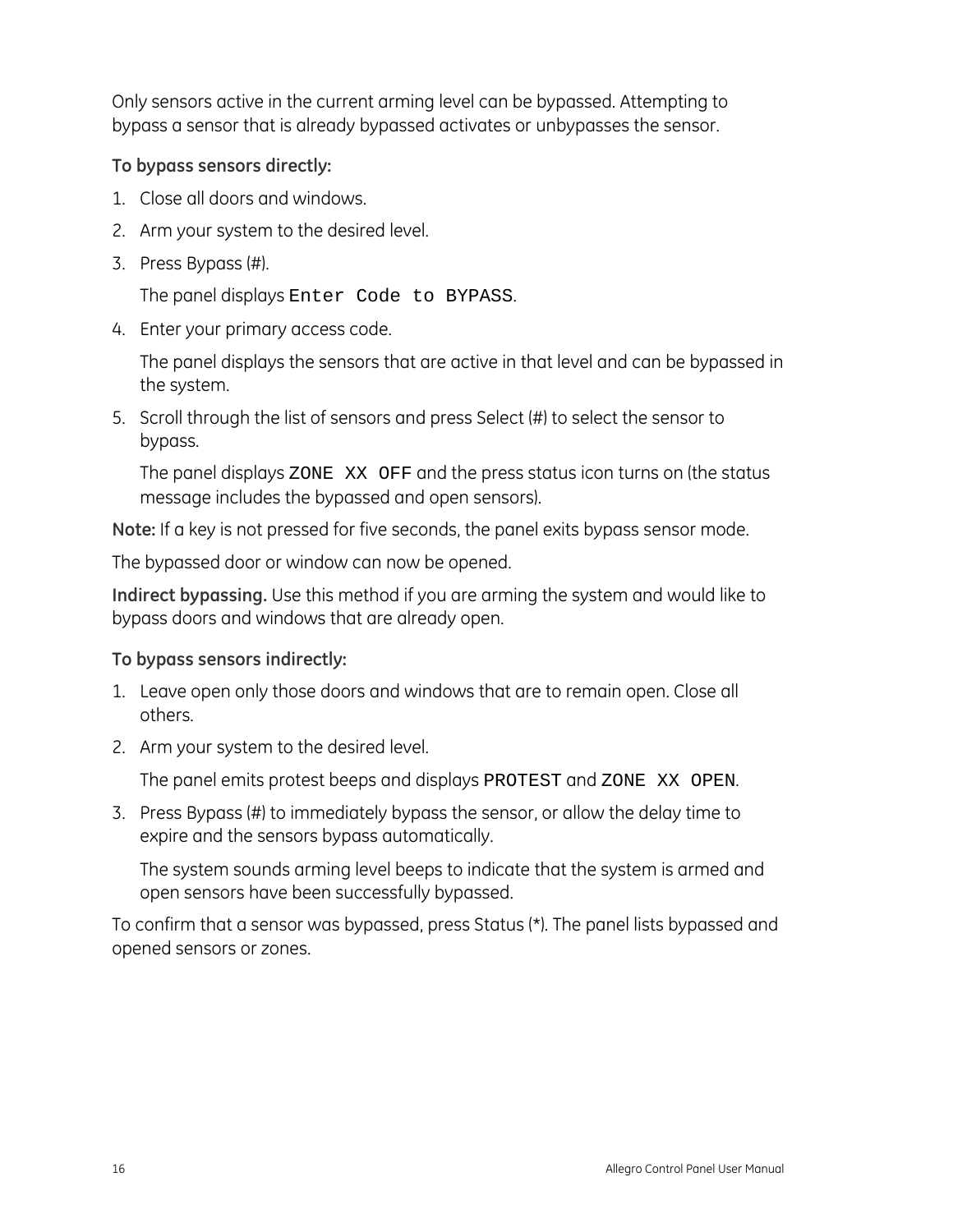#### **To activate (unbypass) bypassed sensors:**

- 1. Press Bypass (#) and enter your primary code.
- 2. Scroll to the sensor and press # to accept the sensor to be unbypassed. The panel displays ZONE XX ON.

 $-$  or  $-$ 

- 1. Close bypassed doors and/or windows and rearm your system.
- $-$  or  $-$
- 1. Change arming levels or disarm your system.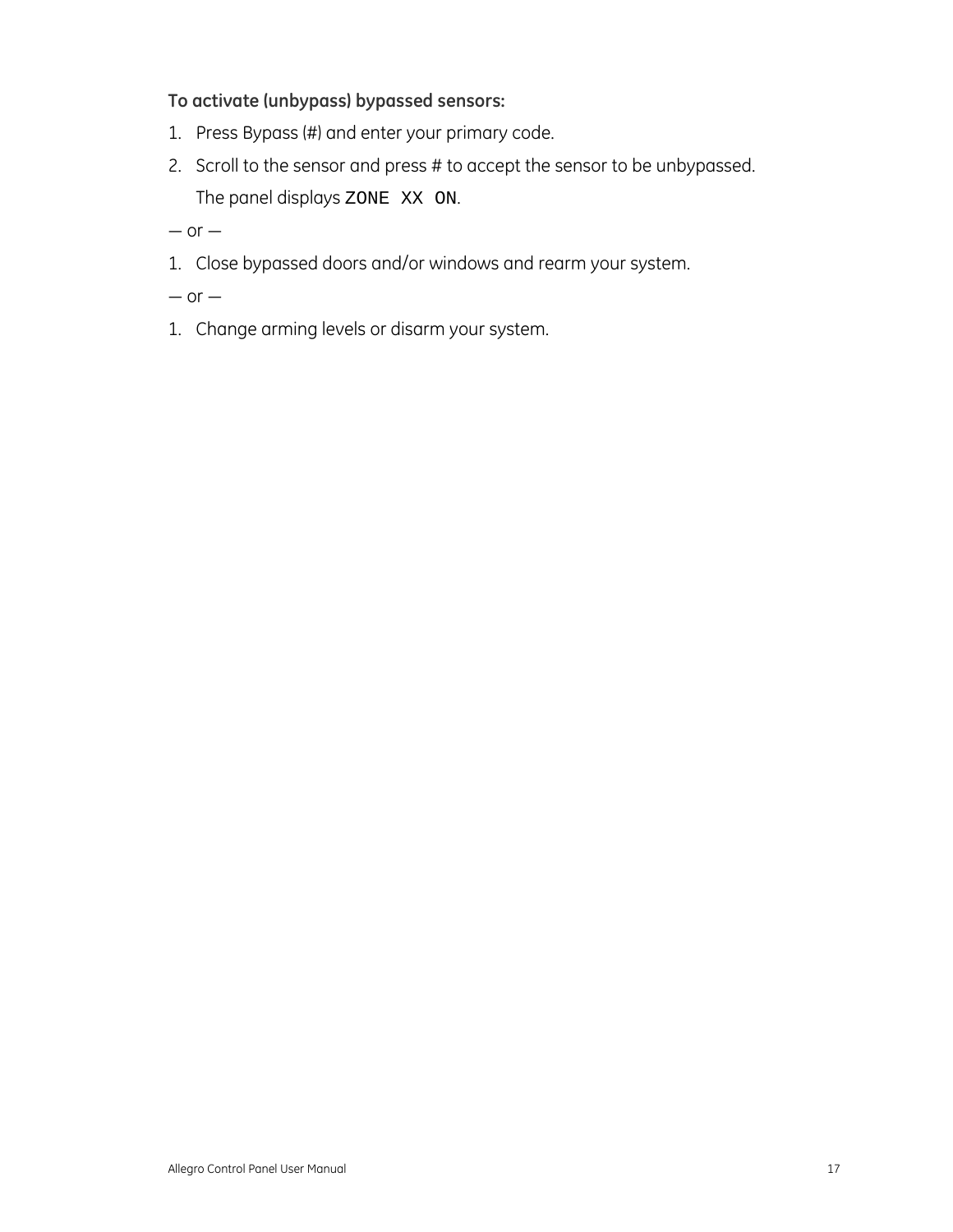## <span id="page-21-0"></span>**Programming**

In program mode, panel keypad buttons let you navigate to all panel user programming menus for configuring the system. Table 5 below describes the panel keypad button functions in program mode. The system requires a valid access code before it processes most commands.

| <b>Button</b>                          | <b>Programming function</b>                                                       |
|----------------------------------------|-----------------------------------------------------------------------------------|
| Bypass/Select (#)                      | Selects a menu item or data entry. Toggles between on and off whenever<br>needed. |
|                                        | Entered twice, clears current display.                                            |
| Status/Back (*)                        | Deselects a menu item or data entry (if pressed before #).                        |
| Lock (up arrow)<br>Unlock (down arrow) | Scroll through available options at the current menu tier.                        |
| 0 <sub>to</sub> 9                      | Enter numeric values whenever needed.                                             |

**Table 5: Keypad button functions** 

### **User access codes**

To preserve the integrity of your system, keep access codes confidential and delete extra codes as soon as they are no longer needed. We recommend that you avoid using obvious patterns such as 1111, 2222, etc.

Use Table 8 on page 26 to record the actual user names and codes.

#### **Primary user code**

The primary user code allows you to perform all system operations and user programming. Only the primary user code can program, change, or delete a regular user code from the system and directly bypass sensors.

#### **To enter user programming mode:**

1. Make sure the system is disarmed. Press 8.

The panel displays ENTER CODE FOR SETTINGS.

2. Enter the primary user code (the default is 1234).

The first menu item displays (CODES).

The primary user code can be changed, but not deleted.

#### **To change the primary user code:**

- 1. Press # once.
- 2. Press # to display the current primary user code.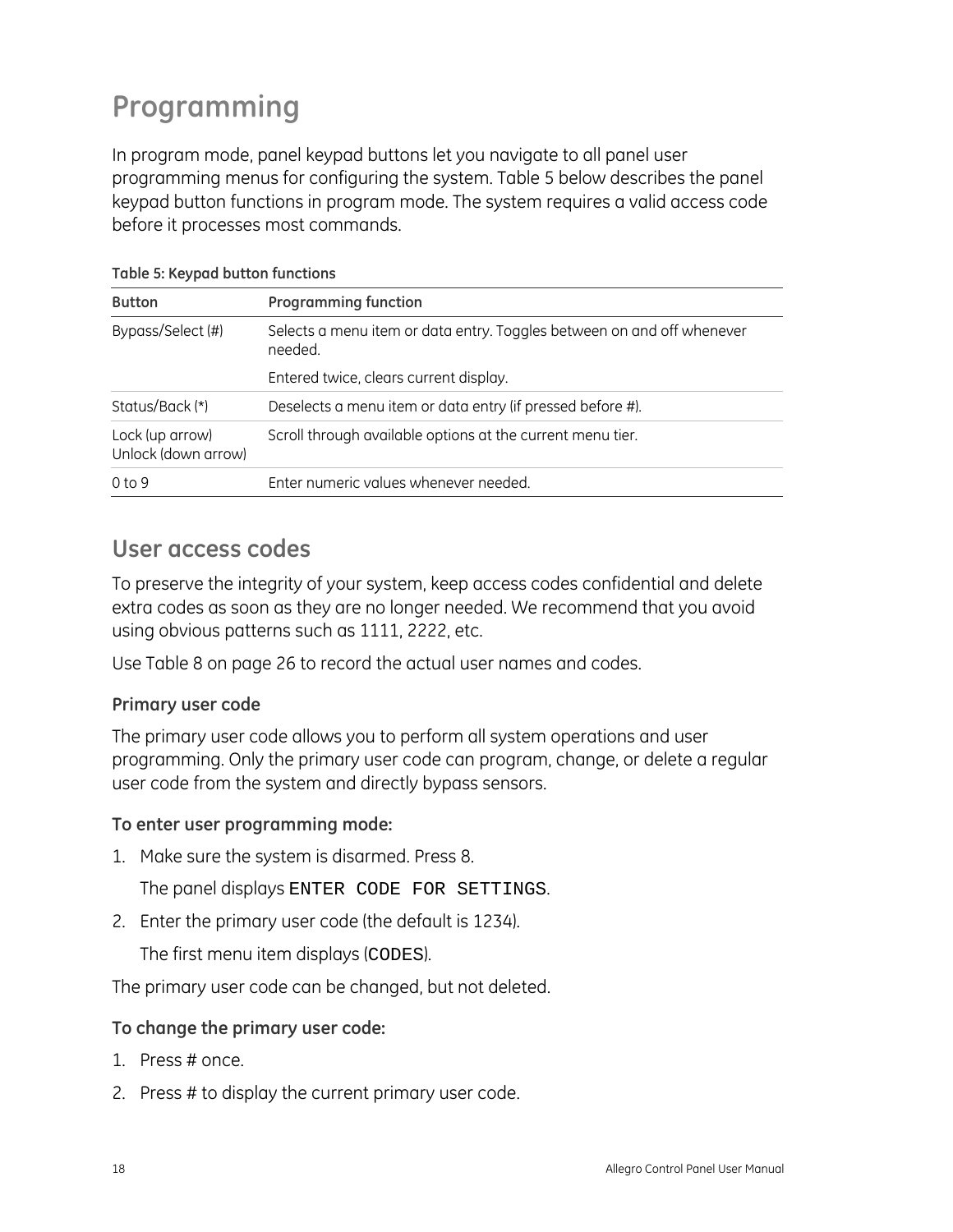<span id="page-22-0"></span>3. Enter the desired primary user code, and then press #.

#### **User codes (2 to 4)**

The system does not accept the same code for two different user codes.

#### **To program/change user codes 2 to 4:**

- 1. Press # once, and then scroll down until the desired user code is reached.
- 2. Press # to display the current user code (if any).
- 3. Enter the desired user code, and then press #.

#### **To delete user codes 2 to 4:**

- 1. Press # once, and then scroll until you reach the code you want to delete.
- 2. Press # twice to delete the user code.

### **Setting the time**

Although the installer usually sets the time for you, you can change or reset it when necessary. The panel uses a 12-hour clock.

#### **To set the time:**

- 1. Press the down arrow, and then press # to display the time.
- 2. Enter the current time using the numbered keys and use the arrow keys to select AM or PM.
- 3. With the desired time displayed, press # to accept.

## **Adjusting the panel beep volume**

You can adjust the panel's status, auxiliary alarm, and arming level beep volume. You can set the volume from 0 to 5, with 0 being the lowest level (all alarms sound at the loudest level).

#### **To set the volume:**

- 1. Press the down arrow twice, and then press # to display the volume.
- 2. Enter the desired volume level, and then press #.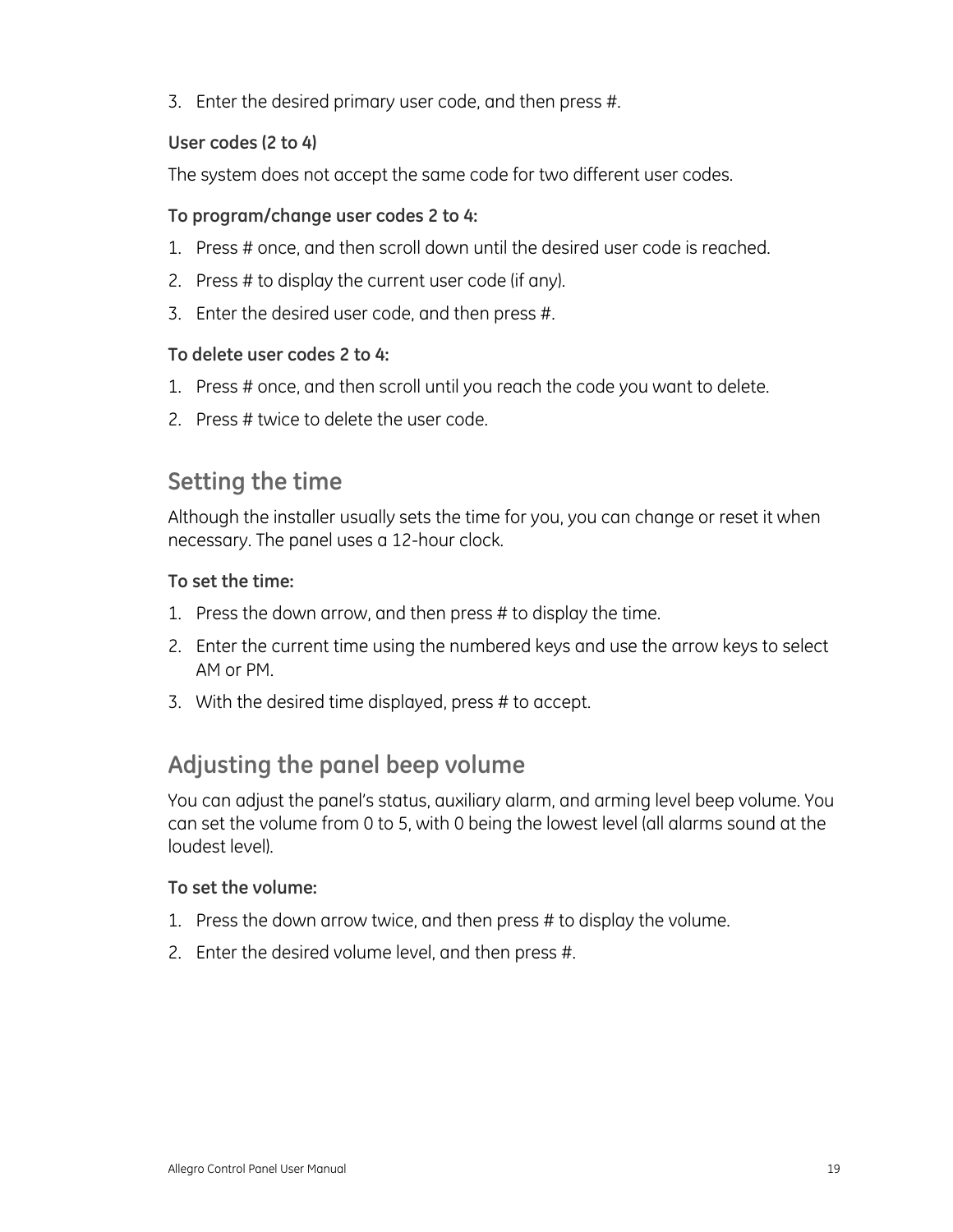## <span id="page-23-0"></span>**Version**

You can display the version of the panel software and hardware or DTIM software and hardware that is currently installed.

#### **To display the panel version:**

- 1. Press the down arrow until VERSION is displayed.
- 2. Press # to display the current panel version displays.

#### **To display the phone module (DTIM) version:**

- 1. Press the down arrow until PHONE MODULE is displayed.
- 2. Press #, and then press the down arrow to display the current phone module version.

## **Exiting user programming mode**

After all programming is complete, use the following procedure to exit programming mode.

#### **To exit programming mode:**

- 1. Press \* until the display shows EXIT.
- 2. Press #.

The current time displays.

**Note:** If instructed by your dealer/installer to initiate a downloader session, enter your primary access code.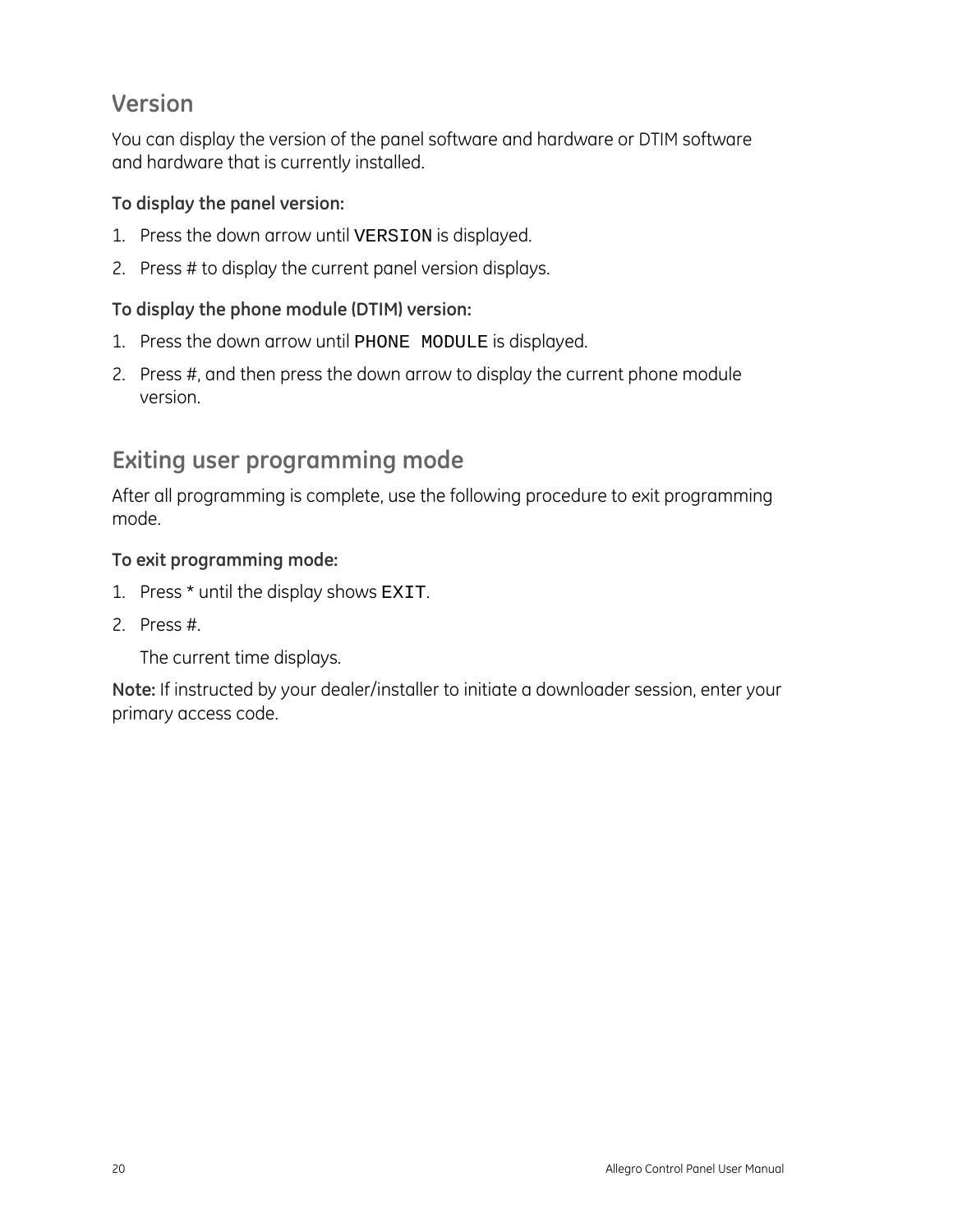## <span id="page-24-0"></span>**Testing**

You should test the system periodically. The system contains a test mode that allows you to test sensors without creating false alarms in monitored system.

See "Troubleshooting" on page 24 if correct test results are not achieved.

## **Automatic tests**

Your system conducts automatic routine tests, checking for problems such as power failures, low batteries, sensors that aren't working, and communication trouble with the central monitoring station.

When your system detects a problem, trouble beeps sound to alert you. See "Trouble beeps" on page 33 for an explanation of the causes of trouble beeps and what you can do to fix the problem.

## **Manual tests**

There are weekly system tests you can do yourself as an added safeguard. Taking time to do these tests will help you familiarize yourself with your system and alert you to anything unusual, such as sensors that have been tampered with.

#### **Sensor test**

This test verifies that the sensors in your system are operating correctly. We recommend that you test sensors/zones on a weekly basis.

- DTIM and battery tests are performed at the start of the sensor test. The panel displays the DTIM zone number and beep once for every transmission received.
- The panel beeps, indicating the number of transmission received (see Table 6 on page 22) and display <SENSOR NAME> + OK to indicate the panel heard from the sensor. For the first 10 to 20 seconds of the test, the volume is set to a lower level.
- The panel automatically leaves sensor test mode after 15 minutes.
- To extend a sensor test, or restart the sensor list, press 1. This also restarts the 15 minute timer.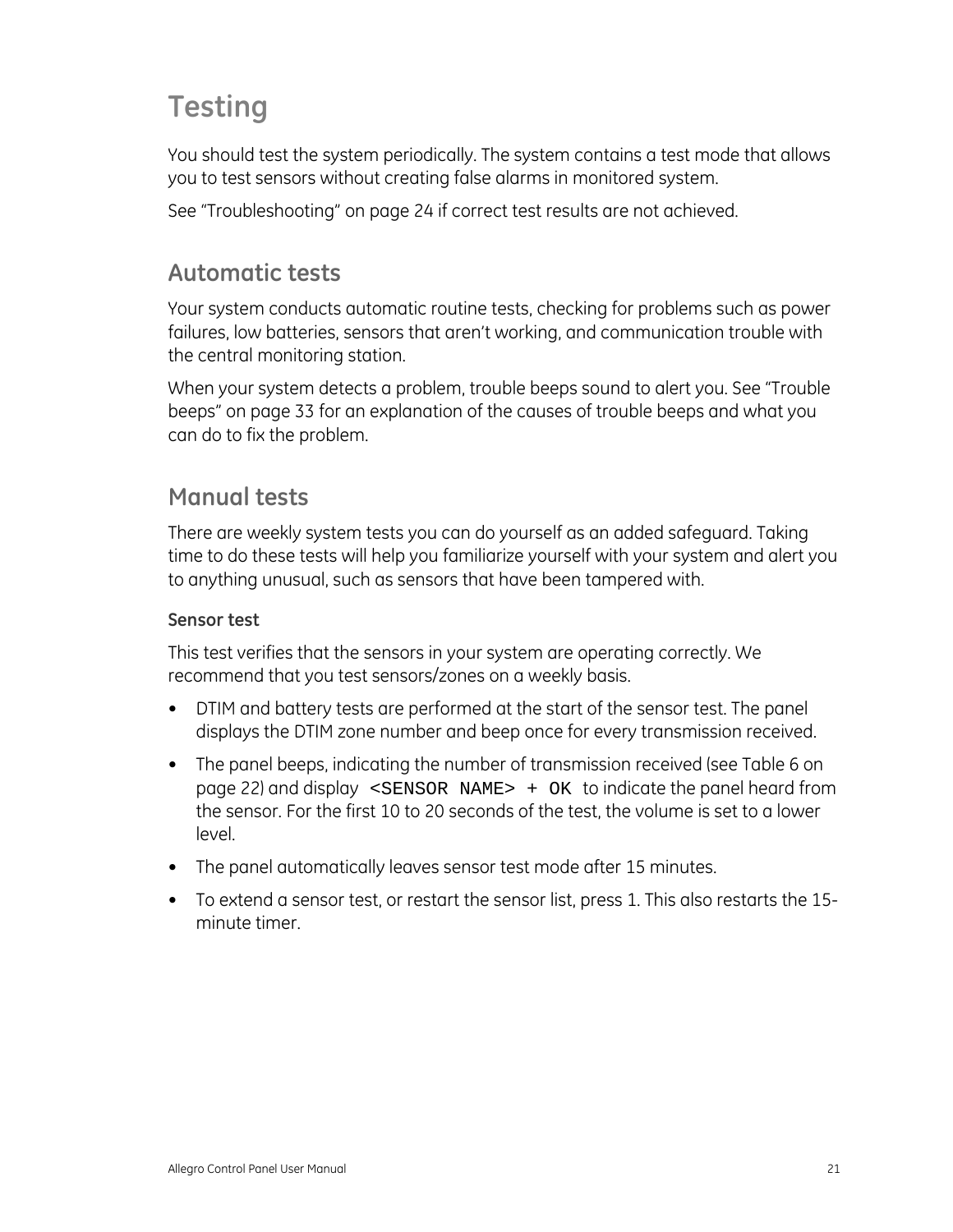#### **To perform a sensor test:**

- 1. Press the down arrow until you see SENSOR TEST displayed.
- 2. Press #.

The display scrolls though untested zones and beeps to indicate successful sensor packets.

- 3. Count the number of beeps and see Table 6 below for the number required.
- 4. Trip each sensor.
- 5. The panel displays TEST DONE when all sensors have been tested.

| <b>DTIM</b><br>Initiate a sensor test.<br>Door/Window<br>Open the secured door or window.<br>Carbon monoxide alarm<br>Unplug the alarm. Plug it back in, wait 10 seconds, then<br>press the test/reset button until the unit beeps 8 times.<br>Glass guard<br>Tap the glass 3 or 4 in, from the sensor.<br>Avoid the motion sensor field of view for 5 minutes, and<br>Motion sensor<br>then enter its view.<br>Rate-of-rise heat<br>Rub you hands together until warm, and then place one<br>hand on the detector for 30 seconds.<br>detector<br>Shock sensor<br>Tap the glass twice (away from the sensor). Wait at | Number of beeps |
|-----------------------------------------------------------------------------------------------------------------------------------------------------------------------------------------------------------------------------------------------------------------------------------------------------------------------------------------------------------------------------------------------------------------------------------------------------------------------------------------------------------------------------------------------------------------------------------------------------------------------|-----------------|
|                                                                                                                                                                                                                                                                                                                                                                                                                                                                                                                                                                                                                       | $7$ to $8$      |
|                                                                                                                                                                                                                                                                                                                                                                                                                                                                                                                                                                                                                       | $7$ to $8$      |
|                                                                                                                                                                                                                                                                                                                                                                                                                                                                                                                                                                                                                       | $7$ to $8$      |
|                                                                                                                                                                                                                                                                                                                                                                                                                                                                                                                                                                                                                       | $7$ to $8$      |
|                                                                                                                                                                                                                                                                                                                                                                                                                                                                                                                                                                                                                       | 7 to 8          |
|                                                                                                                                                                                                                                                                                                                                                                                                                                                                                                                                                                                                                       | 7 to 8          |
| least 30 seconds before testing again.                                                                                                                                                                                                                                                                                                                                                                                                                                                                                                                                                                                | 7 to 8          |
| Smoke sensor<br>Press and hold the test button until the system sounds<br>transmission beeps.                                                                                                                                                                                                                                                                                                                                                                                                                                                                                                                         | 7 to 8          |
| Panic button<br>Press and hold the appropriate panic buttons for 3<br>seconds.                                                                                                                                                                                                                                                                                                                                                                                                                                                                                                                                        | $7$ to $8$      |
| Keychain touchpad<br>Press and hold the Lock and Unlock buttons<br>simultaneously for 3 seconds.                                                                                                                                                                                                                                                                                                                                                                                                                                                                                                                      | $7$ to $8$      |
| Remote handheld<br>Press and hold the two emergency buttons<br>simultaneously for 3 seconds.<br>touchpad                                                                                                                                                                                                                                                                                                                                                                                                                                                                                                              | $7$ to $8$      |
| Hardwire loop<br>Open the secured door or window.                                                                                                                                                                                                                                                                                                                                                                                                                                                                                                                                                                     | 1               |

#### **Table 6: Sensor tripping instructions**

If the panel sounds less than the required number of beeps when a zone/sensor is tripped, this indicates wireless sensor signal strength is below acceptable limits. Distances from the receiver and/or installation environment are most likely affecting the sensor's signal strength. Contact your dealer/installer if this occurs.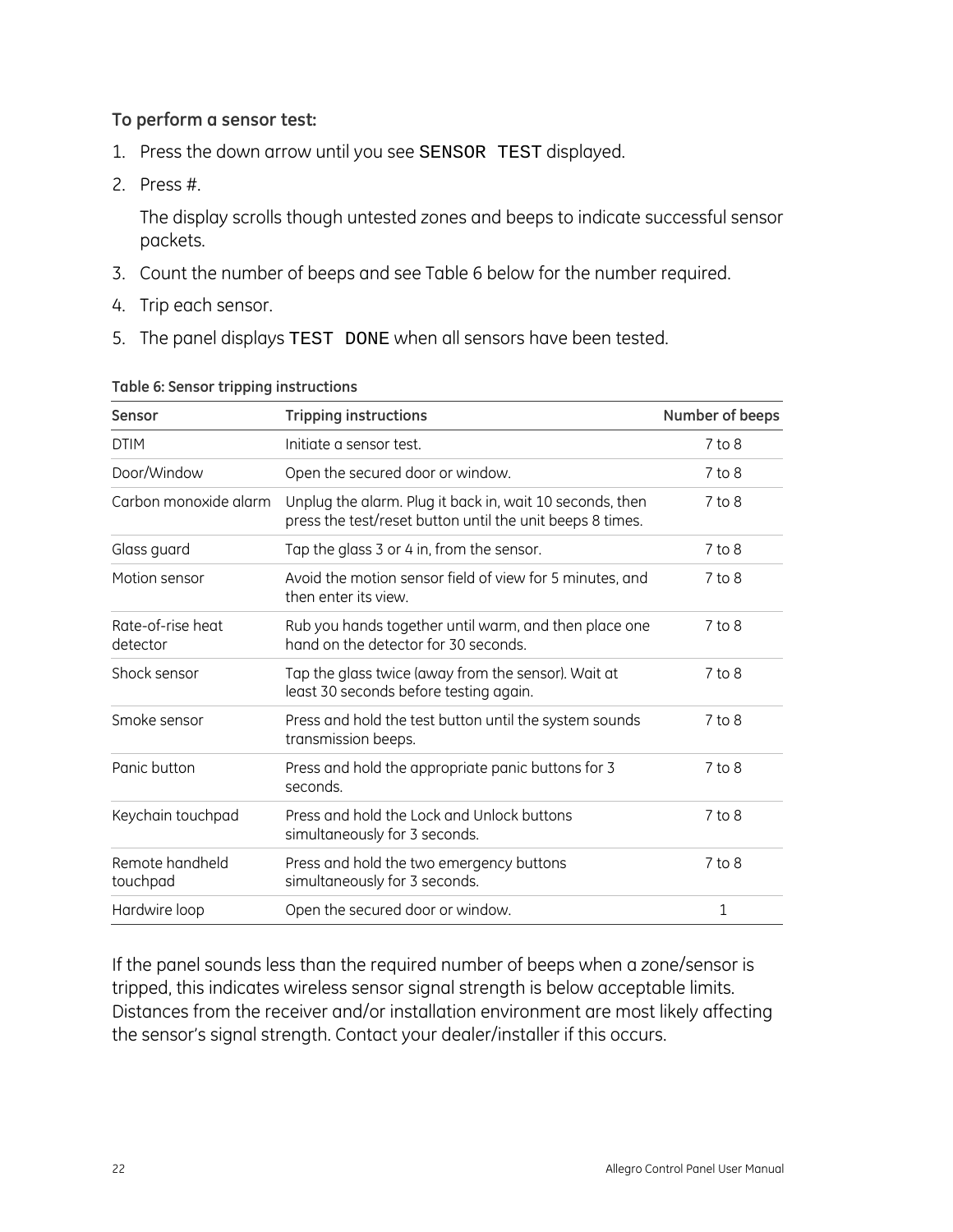#### <span id="page-26-0"></span>**Phone communication test**

The purpose of this test is to verify that the connection between the central monitoring station and your system are working properly.

Most phone tests take only a few minutes, however, your system will try for up to 15 minutes to establish a connection.

#### **To perform a phone test:**

- 1. Press the down arrow until PHONE TEST is displayed.
- 2. Press # to initiate a phone test.

Within five minutes, the panel displays either TEST PASS or TEST FAIL.

#### **Testing central station communication**

After performing sensor and phone tests, check that the system is reporting alarms successfully to the central station.

#### **To test central station communication:**

- 1. To avoid the dispatch of emergency personnel, call the central station and tell the operator that you will be testing the system.
- 2. Arm the system.
- 3. Test each of the panel keypad and wireless panic buttons and trip at least one sensor of each type (fire, intrusion, etc.) to verify correct operation.
- 4. Call the central station to verify all alarms were reported.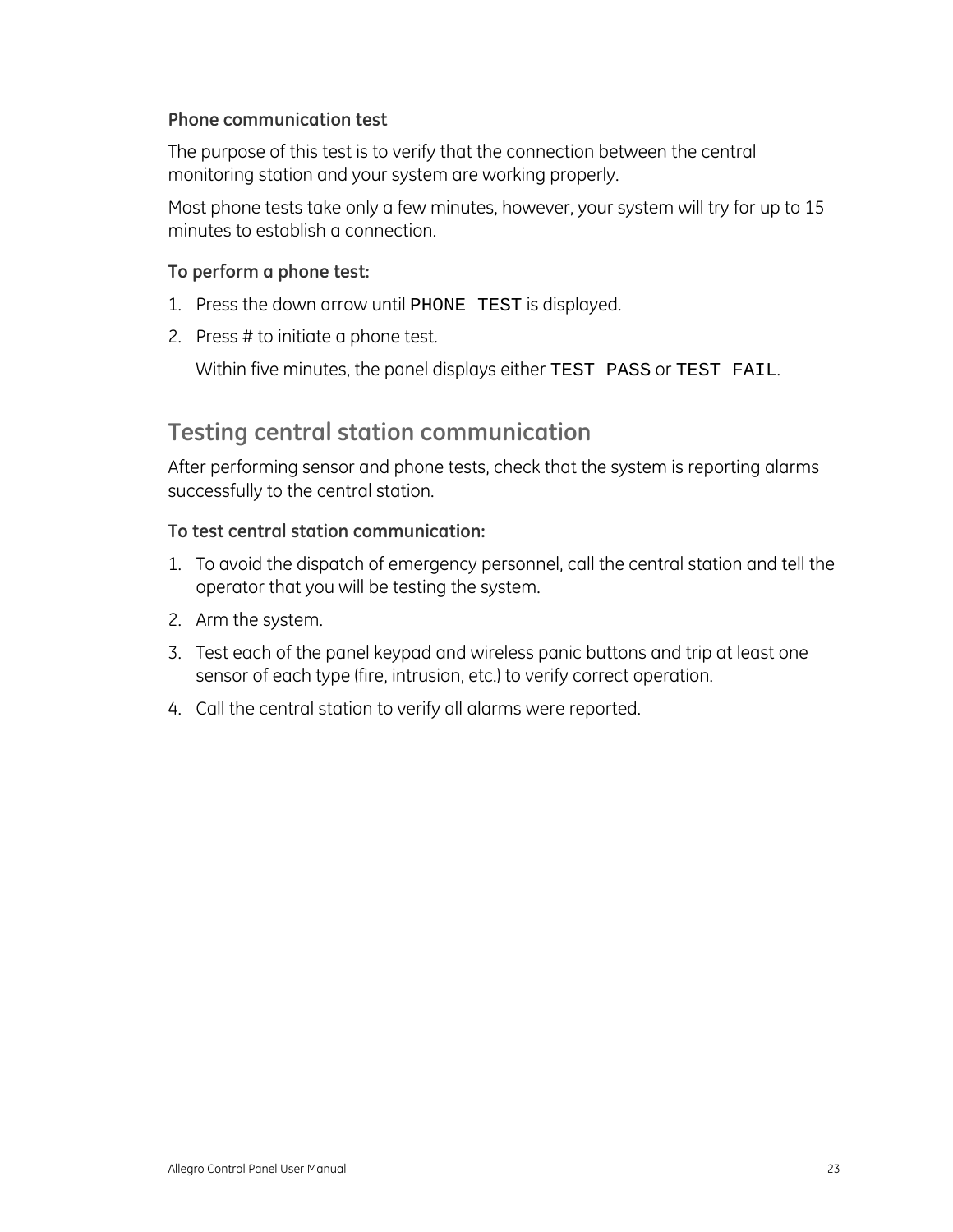## <span id="page-27-0"></span>**Troubleshooting**

| Category                | <b>Problem and solution</b>                                                                                                                                                                                                                                                                                                                                              |
|-------------------------|--------------------------------------------------------------------------------------------------------------------------------------------------------------------------------------------------------------------------------------------------------------------------------------------------------------------------------------------------------------------------|
| Panel power             | Panel display indicates System Low Battery.                                                                                                                                                                                                                                                                                                                              |
|                         | If AC power was out for a long time, the battery may not be fully charged.                                                                                                                                                                                                                                                                                               |
|                         | The power in the emergency backup battery is low and must be recharged or replaced.<br>If AC power is out, the security system may shut down once the battery is below the<br>operating level. When AC power is restored, the panel will recharge the battery. If the<br>trouble condition exists 24 hours after AC power is restored, contact your installer<br>dealer. |
|                         | After pressing Status, the panel flashes "AC Fail" or displays "AC Power Failure/AC<br>Failure" (panel continues to operate from the backup battery).                                                                                                                                                                                                                    |
|                         | The panel power transformer may be unplugged or there may be an AC power outage.<br>If the transformer is plugged in, check the circuit breaker or fuse that controls that<br>outlet.                                                                                                                                                                                    |
|                         | The backup battery will take over, but if AC power is not restored within 15 minutes, the<br>system will alert you and the central monitoring station.                                                                                                                                                                                                                   |
| Access code             | I cannot remember the access codes.                                                                                                                                                                                                                                                                                                                                      |
|                         | Contact your dealer/installer (to maintain security, you should always change your<br>access code if anyone has had access to it).                                                                                                                                                                                                                                       |
| Arming                  | System protests and will not arm immediately.                                                                                                                                                                                                                                                                                                                            |
|                         | Make sure that all monitored perimeter doors and windows and interior sensors are<br>closed.                                                                                                                                                                                                                                                                             |
|                         | Press Status for an indication of the problem. If the problem cannot be fixed, you can<br>temporarily bypass the sensor.                                                                                                                                                                                                                                                 |
|                         | If problem persists, contact your dealer/installer.                                                                                                                                                                                                                                                                                                                      |
| Bypassing               | Sensor to bypass is not listed.                                                                                                                                                                                                                                                                                                                                          |
|                         | The sensor is not active in the current arming level.                                                                                                                                                                                                                                                                                                                    |
| Sensor or               | System indicates sensor/touchpad low battery.                                                                                                                                                                                                                                                                                                                            |
| touchpad<br>low battery | To avoid a false alarm, initiate a sensor test and then replace the indicated device<br>battery. After replacing the battery, perform another sensor test to test the<br>sensor/touchpad.                                                                                                                                                                                |
|                         | If the sensor/touchpad is not tested after battery replacement, the system continues to<br>show a low battery condition since that was the last signal it received from the device.<br>Testing the sensor/touchpad with new batteries allows the panel to receive a signal<br>with good battery information.                                                             |
| Phone                   | Panel indicates phone 1 fail, phone 2 fail, or phone failure.                                                                                                                                                                                                                                                                                                            |
|                         | Perform a phone test.                                                                                                                                                                                                                                                                                                                                                    |
|                         | Perform a sensor test to verify communication between the DTIM and panel.                                                                                                                                                                                                                                                                                                |
|                         | If problem persists, contact your dealer/installer.                                                                                                                                                                                                                                                                                                                      |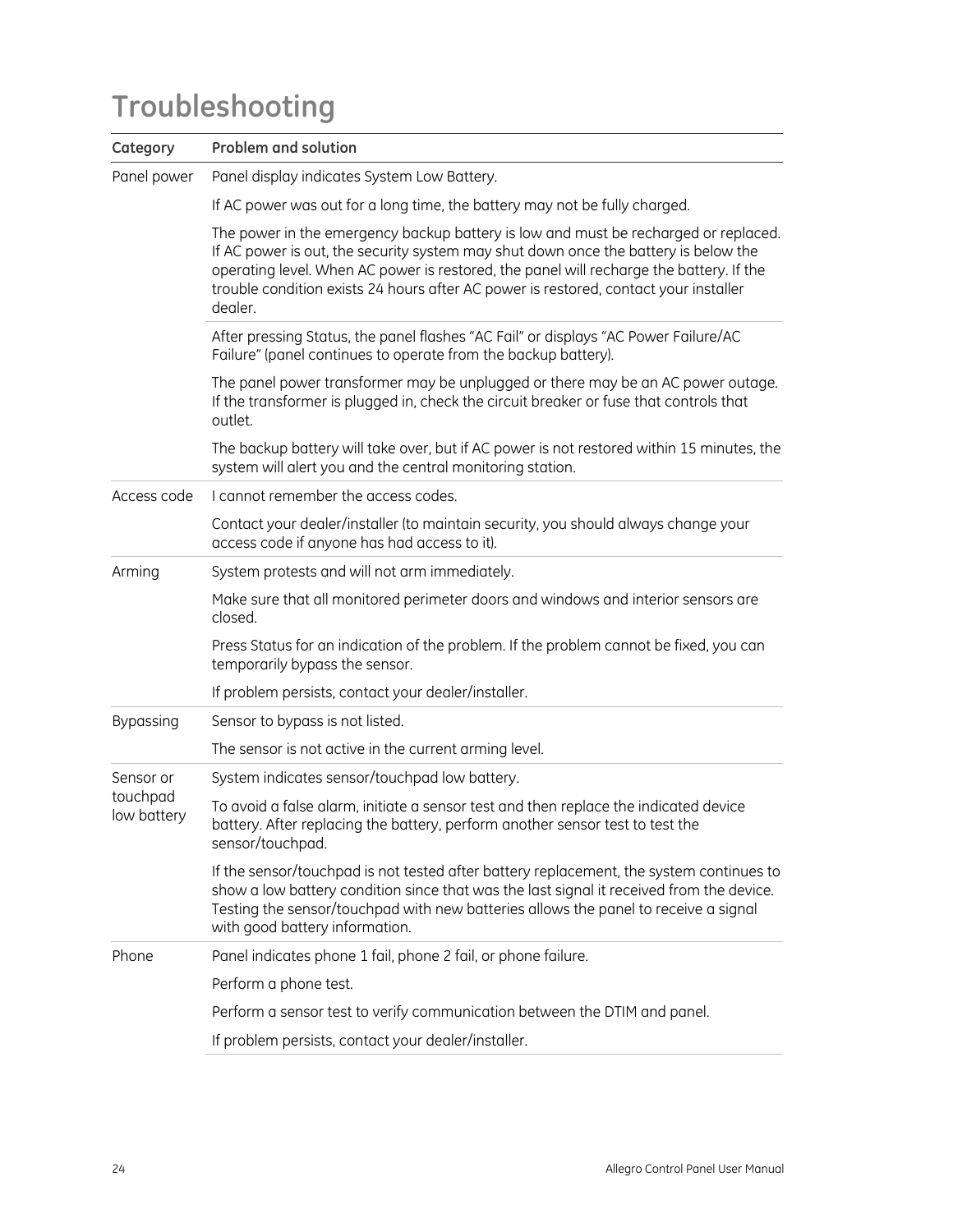| Wireless               | System doesn't respond to commands entered from the wireless touchpad.                       |
|------------------------|----------------------------------------------------------------------------------------------|
| touchpad               | Check the touchpad for dead batteries and replace batteries if needed.                       |
|                        | If problem persists, contact your dealer/installer.                                          |
|                        | Touchpad reports a trouble condition.                                                        |
|                        | Check the touchpad battery for low voltage. Replace the battery if necessary.                |
|                        | If problem persist, contact your dealer/installer.                                           |
| Wireless               | System doesn't respond (in sensor test or when armed) when sensor is tripped.                |
| sensor zone<br>or DTIM | Contact your dealer/installer.                                                               |
|                        | Sensor or DTIM reports a trouble condition.                                                  |
|                        | Perform a sensor test. If trouble condition persists, contact your dealer/installer.         |
| Panel tamper           | The touchpad reports a panel or phone module tamper.                                         |
|                        | Verify that the panel or phone module (DTIM) cover is closed.                                |
| Trouble<br>beeps       | Panel sounds four short beeps every minute.                                                  |
|                        | A trouble condition exists. Press Status. See Table 12 on page 30 to determine the<br>cause. |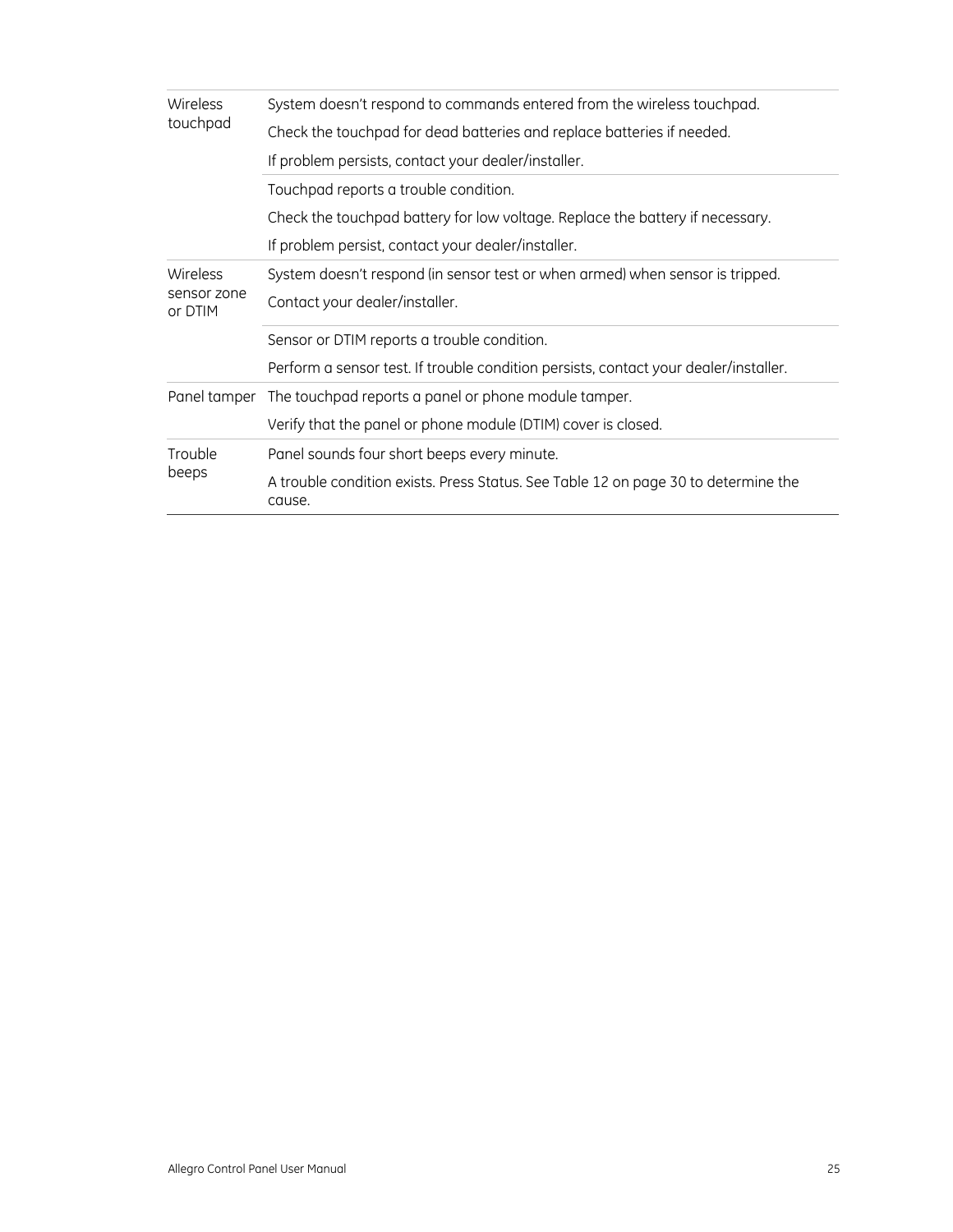## <span id="page-29-1"></span><span id="page-29-0"></span>**Reference tables**

This section contains information about the specific setup of your system. You and your installer should complete the tables together.

## **System information**

| <b>Table 7: Version information</b> |                |  |  |
|-------------------------------------|----------------|--|--|
| System information                  | <b>Version</b> |  |  |
| Panel software version              |                |  |  |
| Panel hardware version              |                |  |  |
| DTIM software version               |                |  |  |
| DTIM hardware version               |                |  |  |

## **User codes**

| Table 8: User code log      |             |      |  |
|-----------------------------|-------------|------|--|
| User code                   | <b>Name</b> | Code |  |
| Primary code (1234 default) |             |      |  |
| 02                          |             |      |  |
| 03                          |             |      |  |
| 04                          |             |      |  |

## **Keychain touchpads**

There are \_\_\_\_\_\_\_\_\_\_\_\_\_\_ keychain touchpads in use in the system.

## **Accidental smoke and fire alarm**

In the event of an accidental smoke or fire alarm, follow these dealer instructions.

 $\mathcal{L}_\text{max} = \mathcal{L}_\text{max} = \mathcal{L}_\text{max} = \mathcal{L}_\text{max} = \mathcal{L}_\text{max} = \mathcal{L}_\text{max} = \mathcal{L}_\text{max} = \mathcal{L}_\text{max} = \mathcal{L}_\text{max} = \mathcal{L}_\text{max} = \mathcal{L}_\text{max} = \mathcal{L}_\text{max} = \mathcal{L}_\text{max} = \mathcal{L}_\text{max} = \mathcal{L}_\text{max} = \mathcal{L}_\text{max} = \mathcal{L}_\text{max} = \mathcal{L}_\text{max} = \mathcal{$  $\mathcal{L}_\text{max} = \mathcal{L}_\text{max} = \mathcal{L}_\text{max} = \mathcal{L}_\text{max} = \mathcal{L}_\text{max} = \mathcal{L}_\text{max} = \mathcal{L}_\text{max} = \mathcal{L}_\text{max} = \mathcal{L}_\text{max} = \mathcal{L}_\text{max} = \mathcal{L}_\text{max} = \mathcal{L}_\text{max} = \mathcal{L}_\text{max} = \mathcal{L}_\text{max} = \mathcal{L}_\text{max} = \mathcal{L}_\text{max} = \mathcal{L}_\text{max} = \mathcal{L}_\text{max} = \mathcal{$  $\mathcal{L}_\text{max} = \mathcal{L}_\text{max} = \mathcal{L}_\text{max} = \mathcal{L}_\text{max} = \mathcal{L}_\text{max} = \mathcal{L}_\text{max} = \mathcal{L}_\text{max} = \mathcal{L}_\text{max} = \mathcal{L}_\text{max} = \mathcal{L}_\text{max} = \mathcal{L}_\text{max} = \mathcal{L}_\text{max} = \mathcal{L}_\text{max} = \mathcal{L}_\text{max} = \mathcal{L}_\text{max} = \mathcal{L}_\text{max} = \mathcal{L}_\text{max} = \mathcal{L}_\text{max} = \mathcal{$ \_\_\_\_\_\_\_\_\_\_\_\_\_\_\_\_\_\_\_\_\_\_\_\_\_\_\_\_\_\_\_\_\_\_\_\_\_\_\_\_\_\_\_\_\_\_\_\_\_\_\_\_\_\_\_\_\_\_\_\_\_\_\_\_\_\_\_\_\_\_\_\_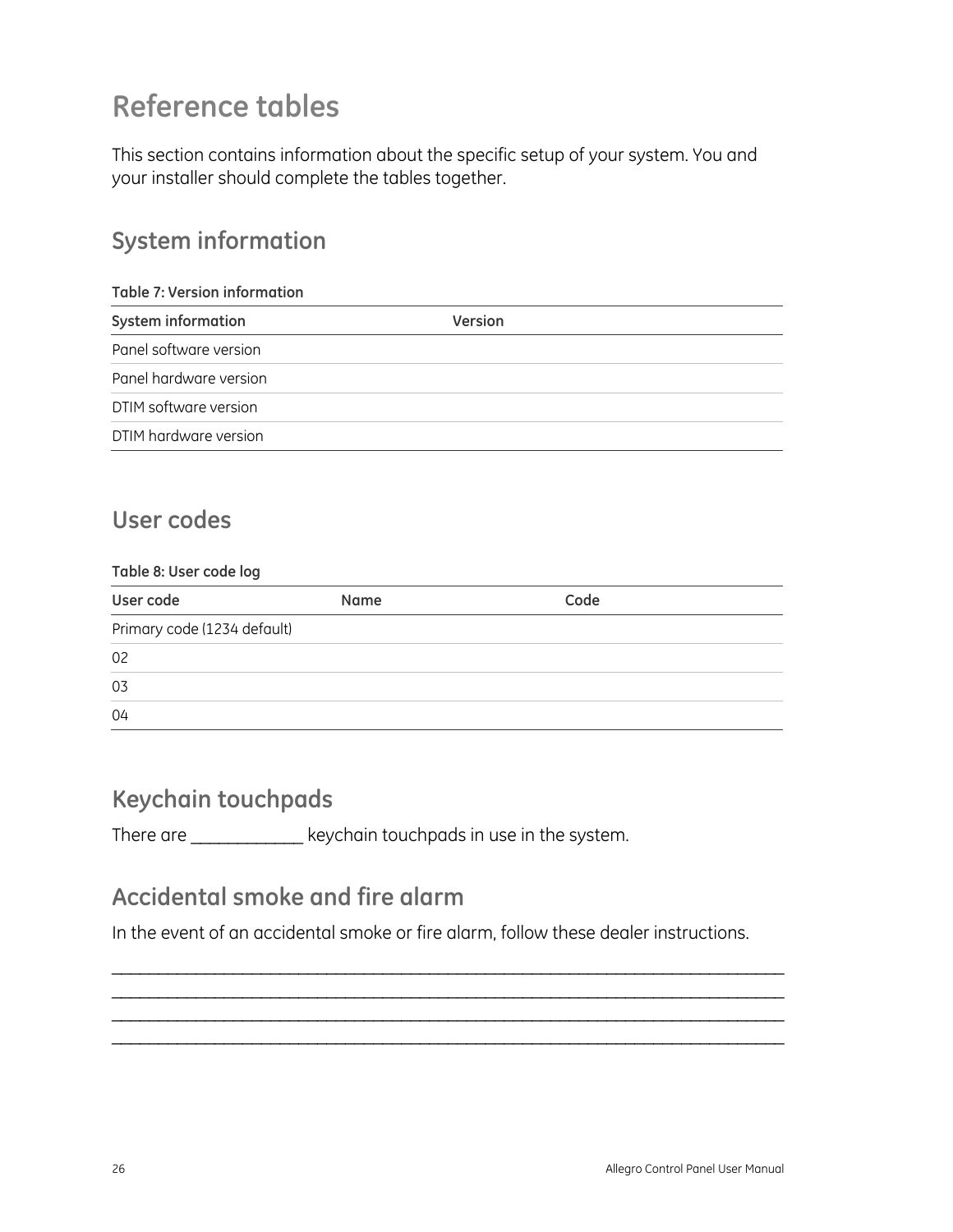## <span id="page-30-0"></span>**Dialer delay**

Is the dialer delay feature enabled?

\_\_\_ Yes. I have \_\_\_\_\_\_\_ seconds to abort an accidental intrusion or emergency alarm before it is reported to the central station.

\_\_\_ No. All alarms are reported to the central station immediately.

**Note:** Fire alarm reports to the central station cannot be aborted.

## **Entry and exit delay time**

Entry delay time: \_\_\_\_\_\_\_\_\_\_\_\_\_\_\_\_\_\_\_\_\_. The time allowed to enter the premises and disarm the system.

Exit delay time: \_\_\_\_\_\_\_\_\_\_\_\_\_\_\_\_\_\_\_\_\_\_\_\_\_\_The time allowed to leave the premises after arming the system.

#### **Table 9: Entry and exit delay doors**

| Door | Door location |
|------|---------------|
| ٠    |               |
| っ    |               |
| ⇁    |               |
| 4    |               |
| כ    |               |

### **Automatic phone test**

An automatic phone test is performed every \_\_\_\_\_\_\_ days.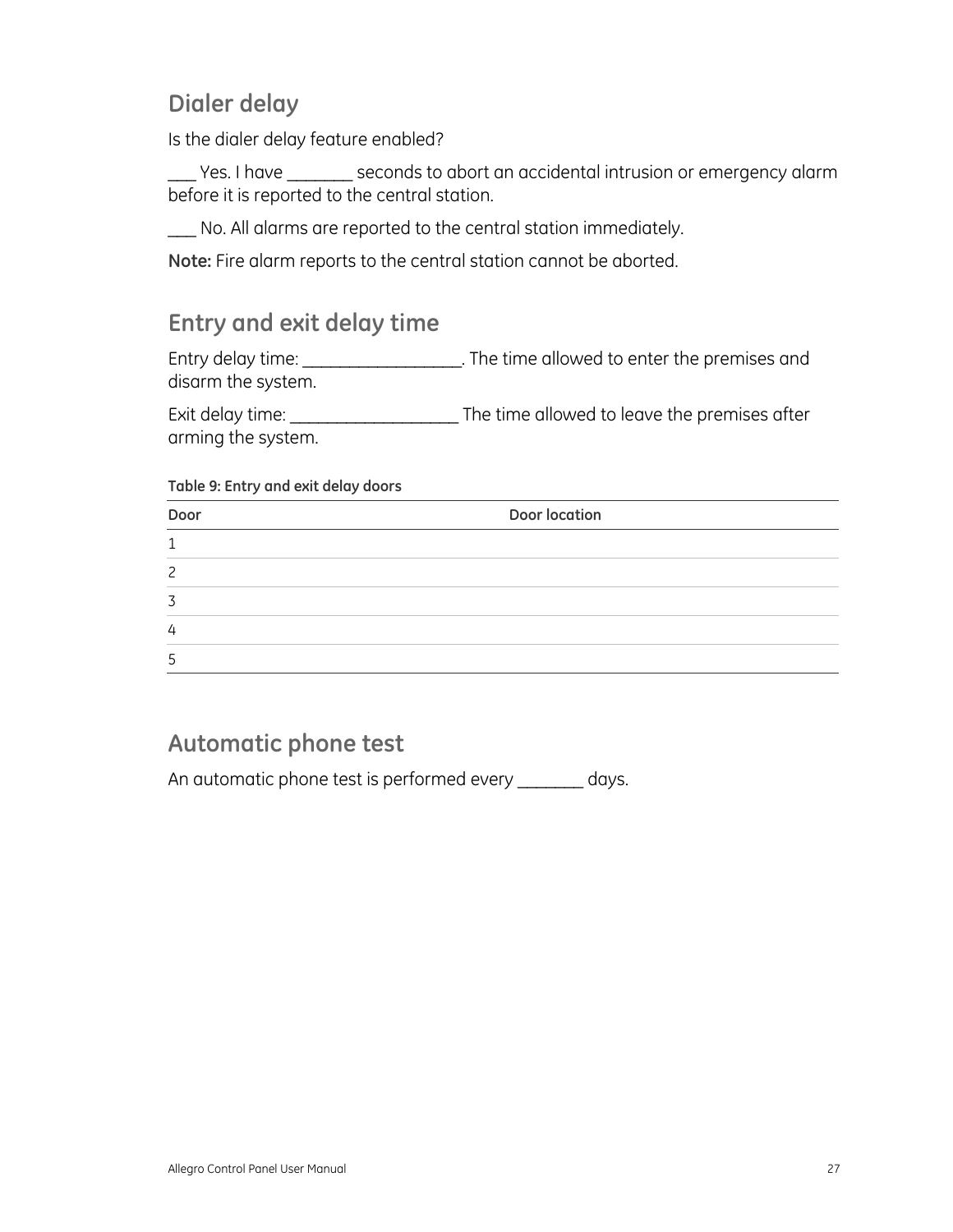## <span id="page-31-0"></span>**System options**

#### **Table 10: System options**

| Feature               | My system                                                                                                                                                                                             |
|-----------------------|-------------------------------------------------------------------------------------------------------------------------------------------------------------------------------------------------------|
| Quick arm             | Yes. Press the Arm/Lock button to the level desired.                                                                                                                                                  |
|                       | No. Press the Arm/Lock button to the level desired, and then enter the<br>access code.                                                                                                                |
| Quick exit            | Yes. Press the Quick Exit button. Exit and reenter your armed premises<br>through a delay door within two minutes.                                                                                    |
|                       | No. I need to disarm the system in order to exit the premises.                                                                                                                                        |
| Exit extension        | Yes. If I reenter the armed premises during the exit delay time, the exit<br>extension begins.                                                                                                        |
|                       | No. If I reenter the armed premises during the exit delay time, it<br>continues to count down and I must disarm the system.                                                                           |
| Keychain touchpad arm | ___ Yes. Press the Lock button to arm the system directly to level 3 with no<br>delay.                                                                                                                |
|                       | No. Each key press increments the arming level.                                                                                                                                                       |
| Auto stay arm         | Yes. If, after arming to level 3 (motions, doors, and windows), I don't exit<br>through a designated delay door, the system arms to level 2 (doors and<br>windows).                                   |
|                       | No. If after arming to level 3, I don't exit through a designated delay<br>door, the system continues to arm to level 3, and, if my system contains<br>motion detectors, movement may cause an alarm. |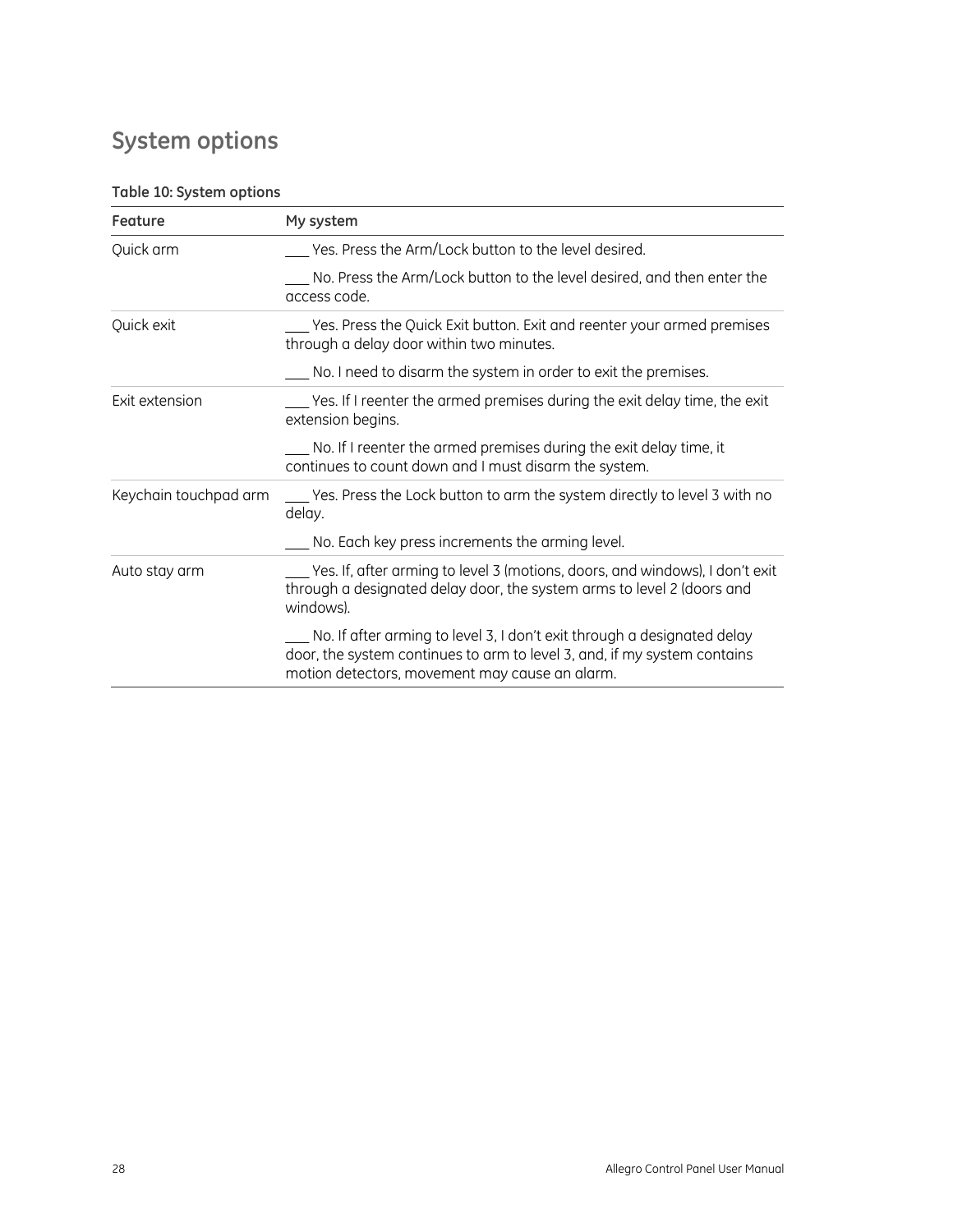## <span id="page-32-0"></span>**Sensor log**

| Sensor number | Sensor text | Sensor type | Sensor group |
|---------------|-------------|-------------|--------------|
| $01\,$        |             |             |              |
| 02            |             |             |              |
| 03            |             |             |              |
| $04$          |             |             |              |
| $05\,$        |             |             |              |
| 06            |             |             |              |
| 07            |             |             |              |
| ${\tt 08}$    |             |             |              |
| 09            |             |             |              |
| $10\,$        |             |             |              |
| $11\,$        |             |             |              |
| $12\,$        |             |             |              |
| $13\,$        |             |             |              |
| $14\,$        |             |             |              |
| $15\,$        |             |             |              |
| $16\,$        |             |             |              |
| $17\,$        |             |             |              |
| $18\,$        |             |             |              |
| 19            |             |             |              |
| $20\,$        |             |             |              |

#### **Table 11: Sensor information**

### **If the power goes out**

Your system has a backup battery that keeps your system operational up to 24 hours during a power failure. An optional feature allows your system to alert the central monitoring station if the power is off for more than 15 minutes.

**Note:** In the event your system loses power, you must set the time when power is restored.

## **Conditions, displays, and sounds**

Your system uses a variety of different alarm sirens, status beeps, and trouble beeps to communicate with you. Table 12 on page 30 describes the different sounds and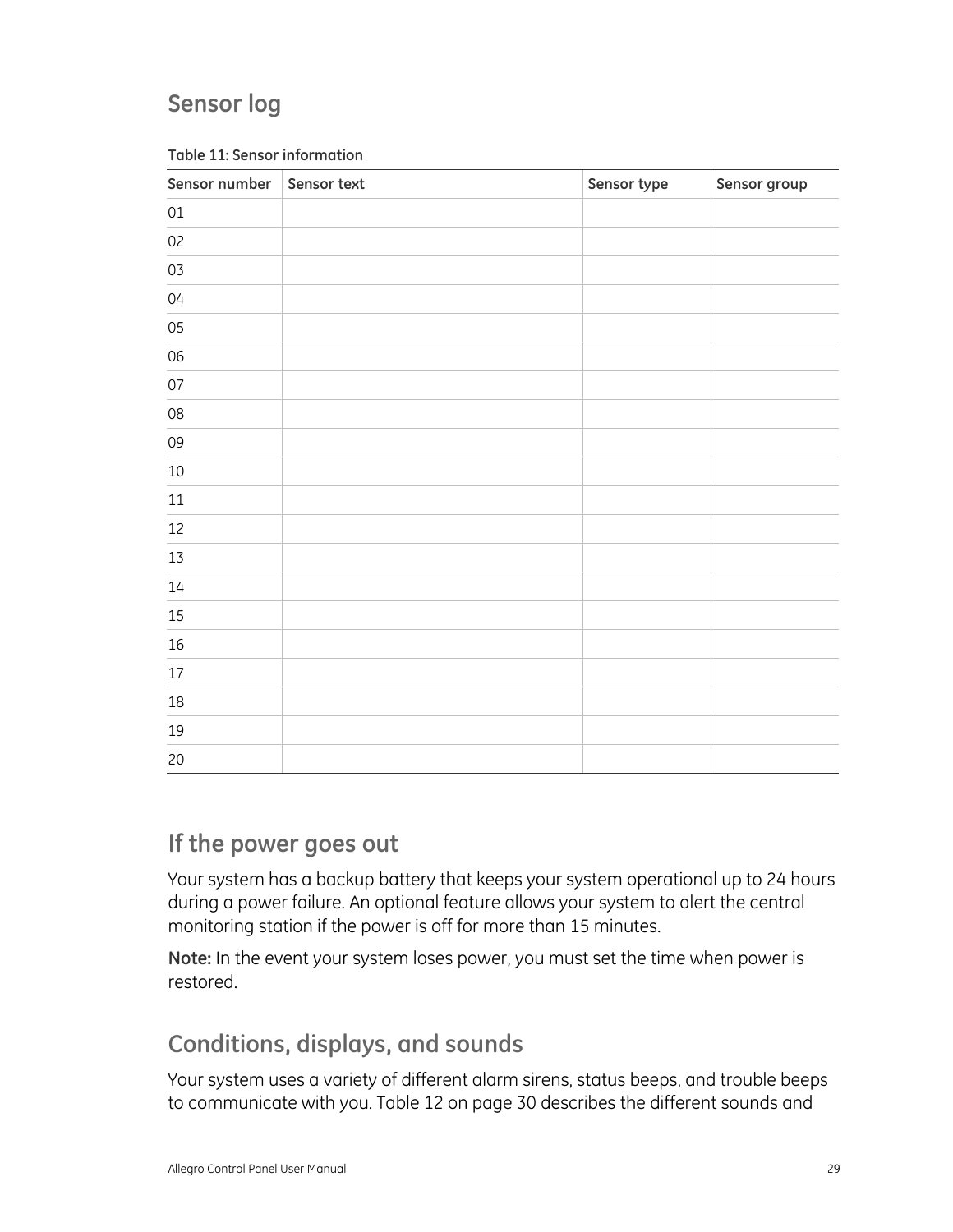what they mean. Try to familiarize yourself with the differences. You will hear sounds each time you tell your system to do something, such as arm or disarm. Some sounds you will hear only when there is a problem with the system, such as a low battery. There are sounds you will hear in an emergency. Getting to know your system sounds allows you to react quickly and appropriately, to the messages you hear.

| Condition     | <b>Visual display</b>                                     | Audible response                |  |
|---------------|-----------------------------------------------------------|---------------------------------|--|
| <b>Alarms</b> |                                                           |                                 |  |
| Police        | Alarm + Police, then Alarm +<br><sensor name=""></sensor> | High level on steady tone       |  |
| <b>Fire</b>   | Alarm + Fire, then Alarm +<br><sensor name=""></sensor>   | Repeating series of three beeps |  |
| Chime         | Alternates, Chime On + current<br>time                    | Beeps twice                     |  |
| Silent        | Current time                                              | None                            |  |
|               |                                                           |                                 |  |

**Table 12: Normal mode conditions, displays, and sounds** 

**Note:** If there is both a Fire and Police alarm, the panel displays Alarm + Fire and then any sensors in alarm, regardless of sensor type.

**Note:** If no text is associated with the sensor, the panel displays just the sensor number.

|  | <b>Panel status</b>                                           |                                                       |                                                                              |
|--|---------------------------------------------------------------|-------------------------------------------------------|------------------------------------------------------------------------------|
|  | Arming level 1: Disarmed                                      | Current time + System is OK                           | One short beep.                                                              |
|  | Arming level 2: Doors and<br>windows armed                    | Lock Doors and Windows                                | Two short beeps                                                              |
|  | Arming level 3: Motion<br>sensors, doors and windows<br>armed | Lock Motion Sensors, Doors and<br>Windows             | Three short beeps                                                            |
|  | No delay                                                      | No Delay                                              | None                                                                         |
|  | Entry delay                                                   | Enter Code + Entry + Time<br>Remaining in Entry Delay | One beep every four seconds,<br>One beep every second for last<br>10 seconds |
|  | Exit delay                                                    | EXIT XX (time remaining in exit<br>delay)             | One beep every four seconds,<br>one beep every second for last<br>10 seconds |
|  | Waiting for code to disarm                                    | Enter Code + To Disarm                                | None                                                                         |
|  |                                                               | Lock + Doors and Windows or                           |                                                                              |
|  |                                                               | Lock + Motion Sensors, Doors<br>and Windows           |                                                                              |
|  | Waiting for code to arm<br>(quick arm is off)                 | Enter Code + To Arm                                   | None                                                                         |
|  |                                                               | Lock + Doors and Windows or                           |                                                                              |
|  |                                                               | Lock + Motion Sensors, Doors<br>and Windows           |                                                                              |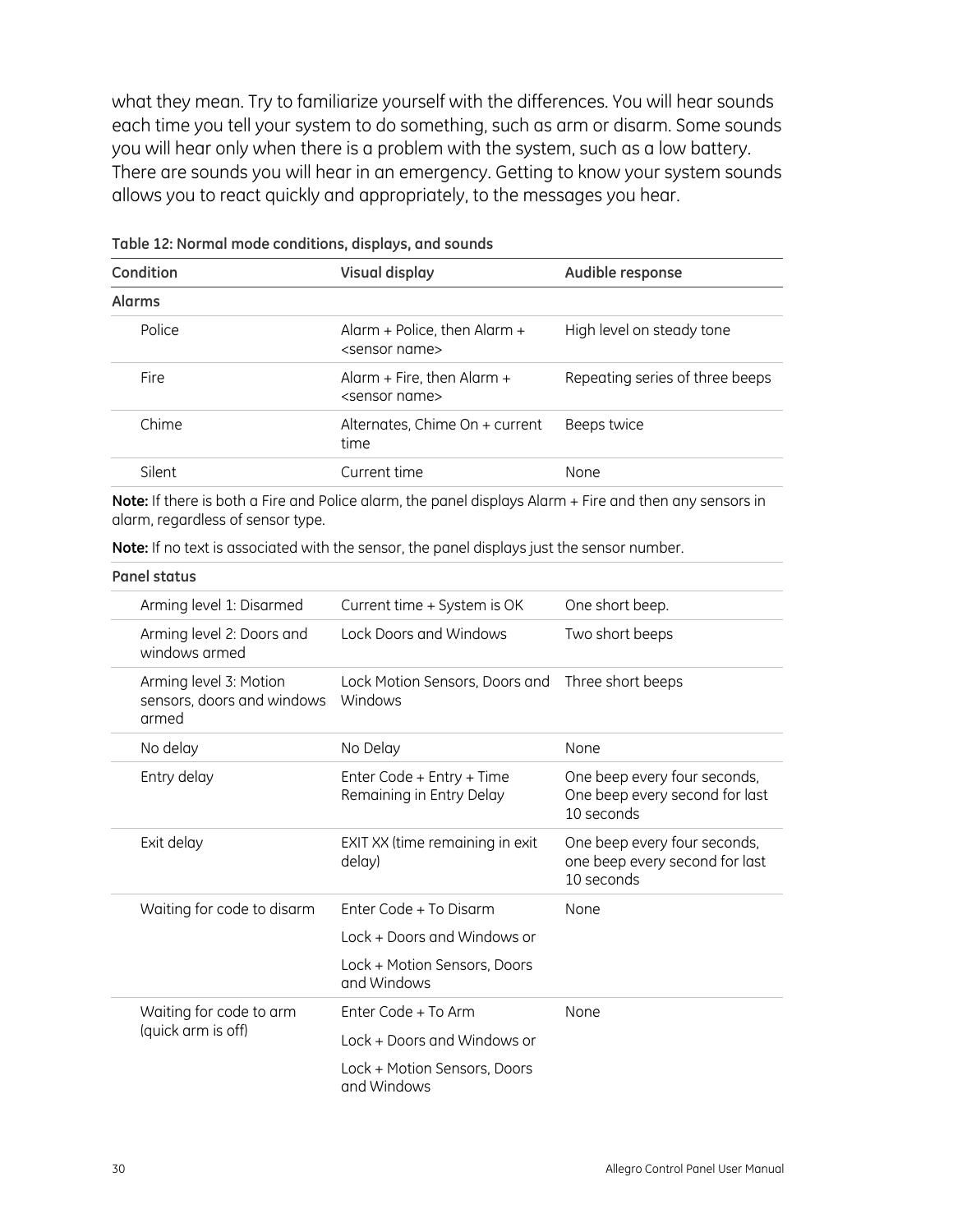| Condition                                                           | <b>Visual display</b>                                             | Audible response                                                                                   |
|---------------------------------------------------------------------|-------------------------------------------------------------------|----------------------------------------------------------------------------------------------------|
| Sensor test in progress                                             | Sensor Test, followed by sensors<br>to be tested                  | Four beeps every minute for the<br>last five minutes, one beep every<br>second for the last minute |
| Sensors to be tested                                                | Test <zone #="" sensor=""> <sensor<br>text&gt;</sensor<br></zone> | Beeps once for each<br>transmission, up to eight times                                             |
| Sensor test okay                                                    | All OK                                                            | High level beep when sensor<br>heard from received                                                 |
| AC power okay                                                       | System is OK                                                      | None                                                                                               |
| AC power failure                                                    | AC Fail with normal display +<br>Press Status, AC Fail            | Four short beeps every minute                                                                      |
| Panel battery voltage okay                                          | System is OK                                                      | None                                                                                               |
| Panel battery voltage low                                           | Press Status, Low CPU Battery                                     | Four short beeps every minute                                                                      |
| Phone communication<br>failure                                      | Press Status, Phone 1/2 Failure                                   | Four short beeps every minute                                                                      |
| Panel receiver failure                                              | Press Status, Trouble + Receiver<br>Failure                       | Four short beeps every minute                                                                      |
| Panel receiver interference                                         | Press Status, Trouble + Receiver<br>Interference                  | Four short beeps every minute                                                                      |
| Protest – unable to arm due<br>to open sensor                       | Protest, Open + <sensor name=""></sensor>                         | Long beep followed by short<br>beep, then repeated                                                 |
| Waiting for access code<br>before entering user<br>programming mode | Enter Code + For Settings                                         | None                                                                                               |
| Alarm report aborted                                                | Aborted                                                           | None                                                                                               |
| Alarm report canceled                                               | Cancelled                                                         | None                                                                                               |
| Sensors, touchpads, other device status                             |                                                                   |                                                                                                    |
| Sensor closed (okay)                                                | None                                                              | None                                                                                               |
| Restoral required sensor<br>open                                    | Press Status, Open + <sensor<br>name&gt;</sensor<br>              | None                                                                                               |
| Restoral required sensor<br>tamper open                             | Press Status, Open + Trouble +<br><sensor name=""></sensor>       | None                                                                                               |
| Bypassed sensor                                                     | Press Status, Bypassed +<br><sensor name=""></sensor>             | None                                                                                               |
| RF sensor supervisory failure                                       | Press Status, Trouble + <sensor<br>name&gt;</sensor<br>           | Four short beeps every minute                                                                      |
| RF sensor low battery                                               | Press Status, Low Battery +<br><sensor name=""></sensor>          | Four short beeps every minute                                                                      |
| Hardwire sensor trouble                                             | Press Status, Trouble + <sensor<br>name&gt;</sensor<br>           | Four short beeps every minute                                                                      |
| RF jam                                                              | Press Status, Receiver Jam                                        | Four short beeps every minute                                                                      |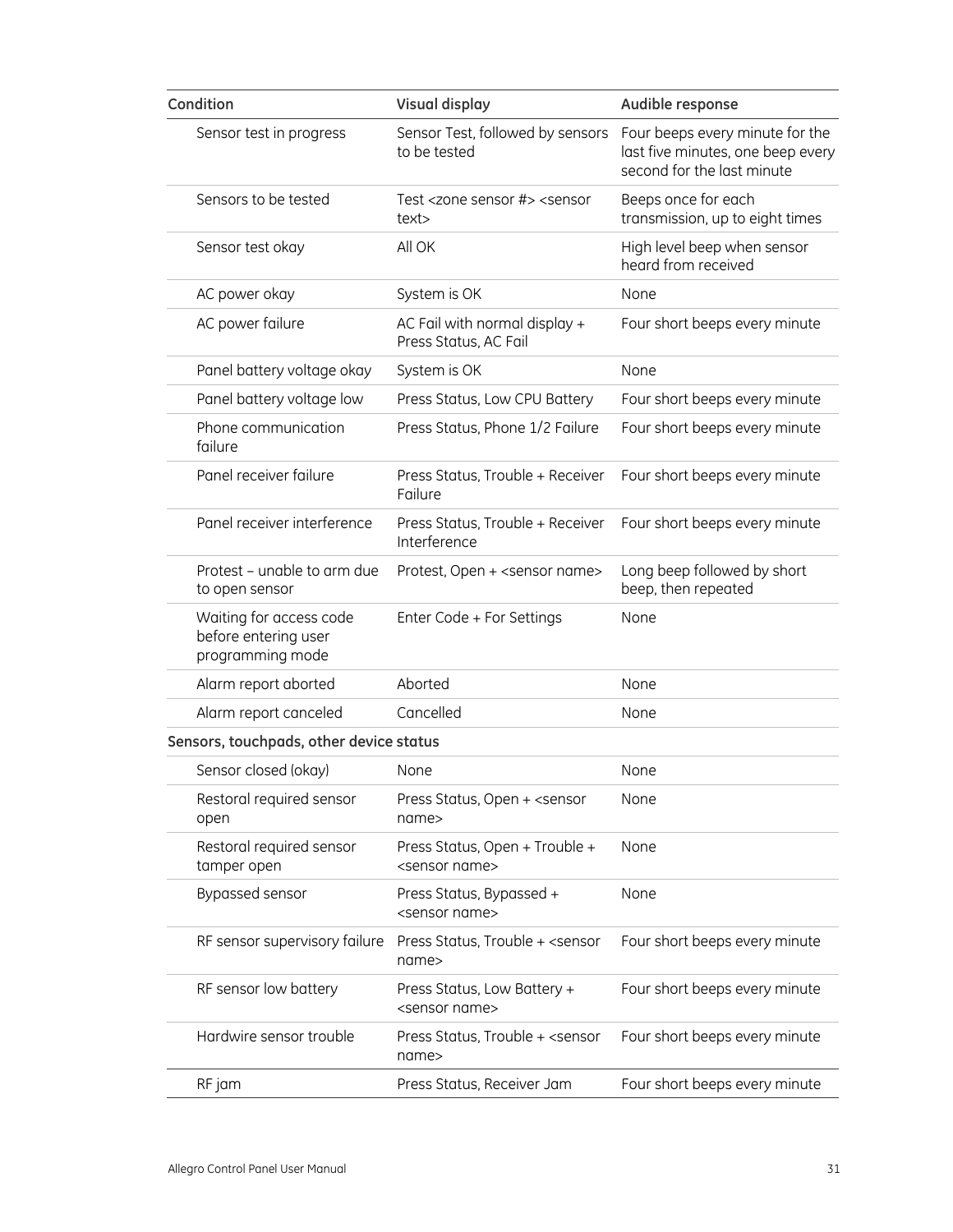<span id="page-35-0"></span>

| Condition                                    | Visual display                                                                                                           | Audible response |
|----------------------------------------------|--------------------------------------------------------------------------------------------------------------------------|------------------|
| DTIM trouble                                 | Press Status, Service Required + Four short beeps every minute<br><sensor name=""></sensor>                              |                  |
| DTIM phone low battery                       | Press Status, Low Battery Phone Four short beeps every minute<br>Module                                                  |                  |
| Sensor previously in alarm<br>(alarm memory) | Press Status, Alarm Memory +<br><sensor name=""></sensor>                                                                | <b>None</b>      |
|                                              | Note: If an alarm occurs, it is displayed until the panel is disarmed<br>and remains in the system status until checked. |                  |

### **Siren**

The siren is capable of low and high sounds. Low-level sounds are for nonalarm cases such as key presses and trouble beeps. High-level sounds are used for alarm situations.

**Table 13: Siren volume level and pattern** 

| Action          | Volume level     | Pattern                                                                                       |
|-----------------|------------------|-----------------------------------------------------------------------------------------------|
| Entry delay     | Programmed level | One beep every 4 seconds, one<br>beep every second for last 10<br>seconds                     |
|                 |                  | If alarmed: Three beeps every 10<br>seconds, three beeps every<br>seconds for last 10 seconds |
| Exit delay      | Programmed level | One beep every 4 seconds, one<br>beep every second for last 10<br>seconds                     |
| Protest beep    | Programmed level | Long beep followed by short<br>beep                                                           |
| Trouble beep    | Programmed level | Four beeps per minute                                                                         |
| Keypress        | Low              | One beep                                                                                      |
| Police alarm    | High             | Constant                                                                                      |
| Emergency alarm | Programmed level | On/off pattern                                                                                |
| Fire alarm      | High             | Temporal three: .5 s on, .5 s off, .5<br>s on, .5 s off, .5 s on, 1.5 s off                   |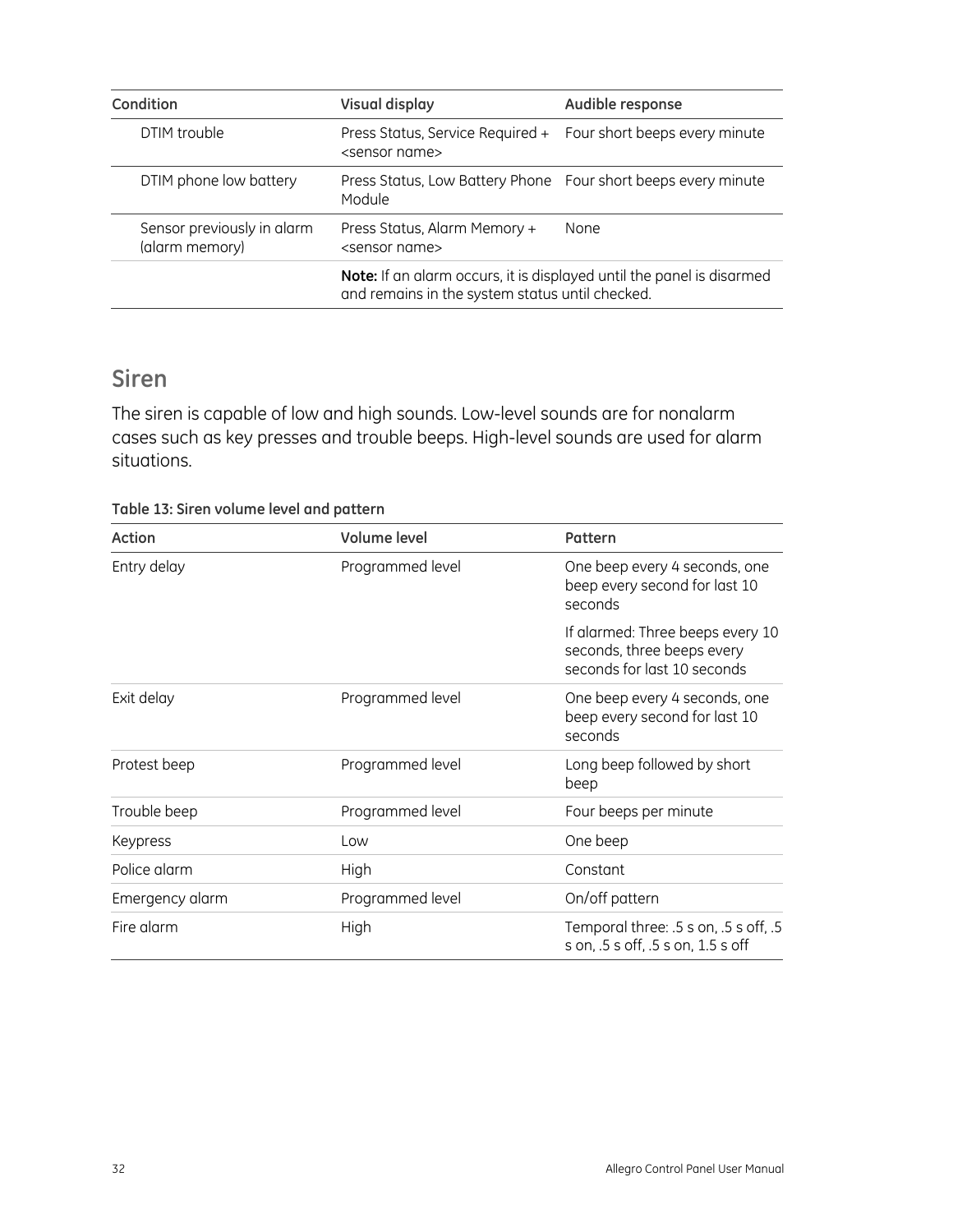## <span id="page-36-0"></span>**Trouble beeps**

Trouble beeps are silenced for 10 hours if the Status button is pressed or until one hour prior to Quiet Hour for non-fire related troubles. Trouble beeps are silenced for four hours if the Status button is pressed and is not affected by Quiet Hour for fire related troubles.

Quiet Hour determines the start time of a 10-hour window during which trouble beeps are suppressed. For example, if Quiet Hour is set to 10 p.m., trouble beeps do not occur between 10 p.m. and 8 a.m.

Trouble beeps occur in level 1 or 2 for the following conditions:

- Low CPU battery
- Sensor supervisories or troubles
- Sensor low battery
- RF jam
- RF trouble
- Phone module failure
- <span id="page-36-1"></span>• System memory failure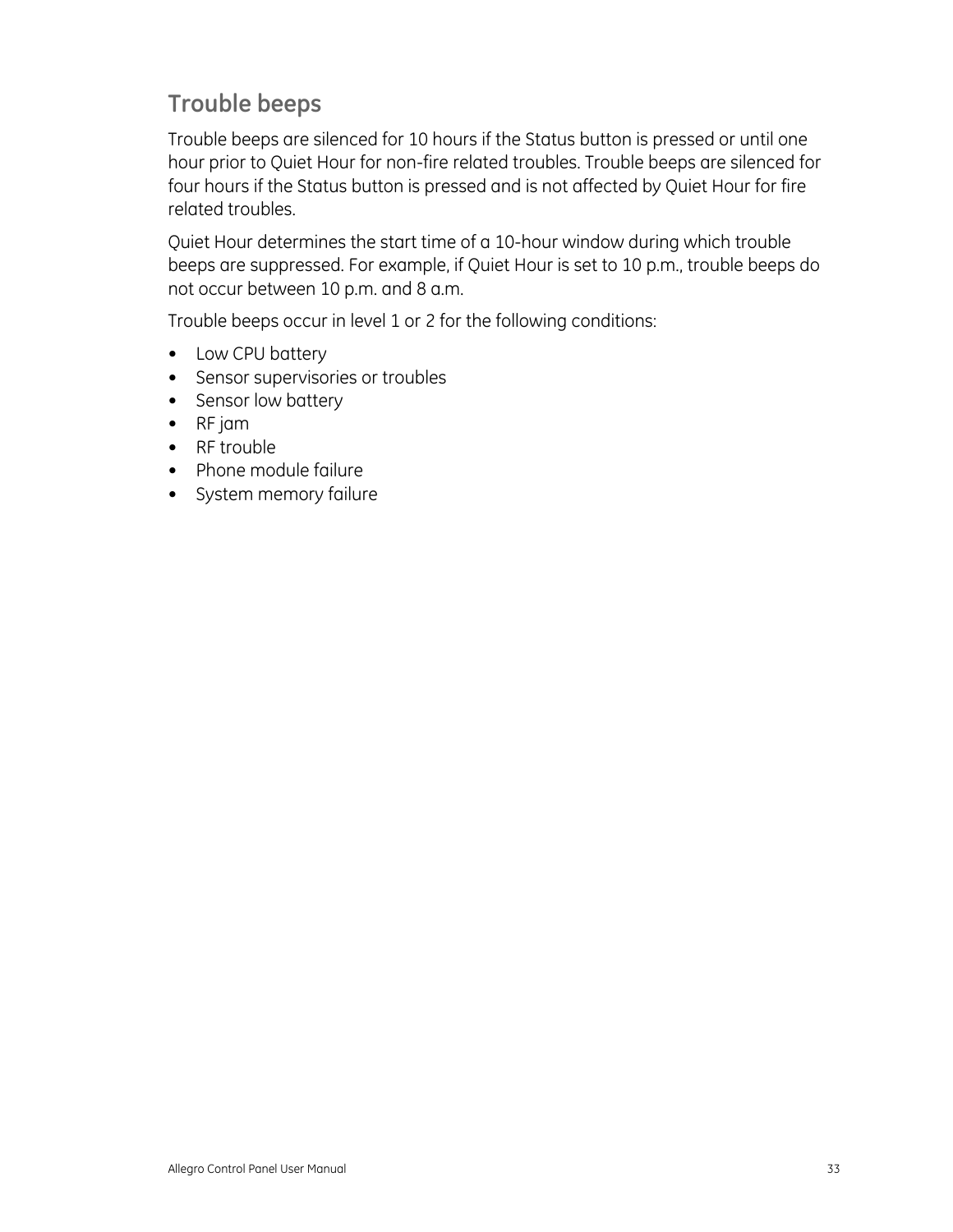## <span id="page-37-0"></span>**Emergency planning**

Develop plans for a variety of emergencies. Periodically discuss and rehearse emergency plans that include the following:

- Understand how to use your security system.
- Know the normal state of doors and windows; open, closed, or locked.
- Use a different escape route if closed doors feel hot to the touch.
- Emphasize that everyone should escape as quickly as possible. Do not stop to gather belongings.
- Crawl and hold your breath as much as possible to help reduce smoke inhalation during your escape.
- Meet at a designated outdoor location.
- Emphasize that no one should return to the premises if there is a fire.
- Notify the fire department from a phone outside the building.

**WARNING:** If you arrive at the premises and hear sirens, do not attempt to enter the building. Call for emergency assistance from a phone outside the building.

## **Your floor plan**

Use the following guidelines when drawing your floor plan:

- Show all building levels.
- Show exits from each room (if possible).
- Show all building exits and fire escapes.
- Show the location of all security system components.
- Show the locations of fire extinguishers.

## **Alarm system limitations**

Not even the most advanced alarm systems can guarantee protection against burglary, fire, or environmental emergencies. All alarm systems are subject to possible compromise or failure-to-warn, for a variety of reasons including:

- If sirens are not placed within range of persons sleeping in remote areas of the premises, or if they are placed behind doors or other obstacles.
- If intruders gain access through unprotected entry points or areas where sensors are bypassed.
- If intruders have the technical means of bypassing, jamming, or disconnecting any or all parts of the system.